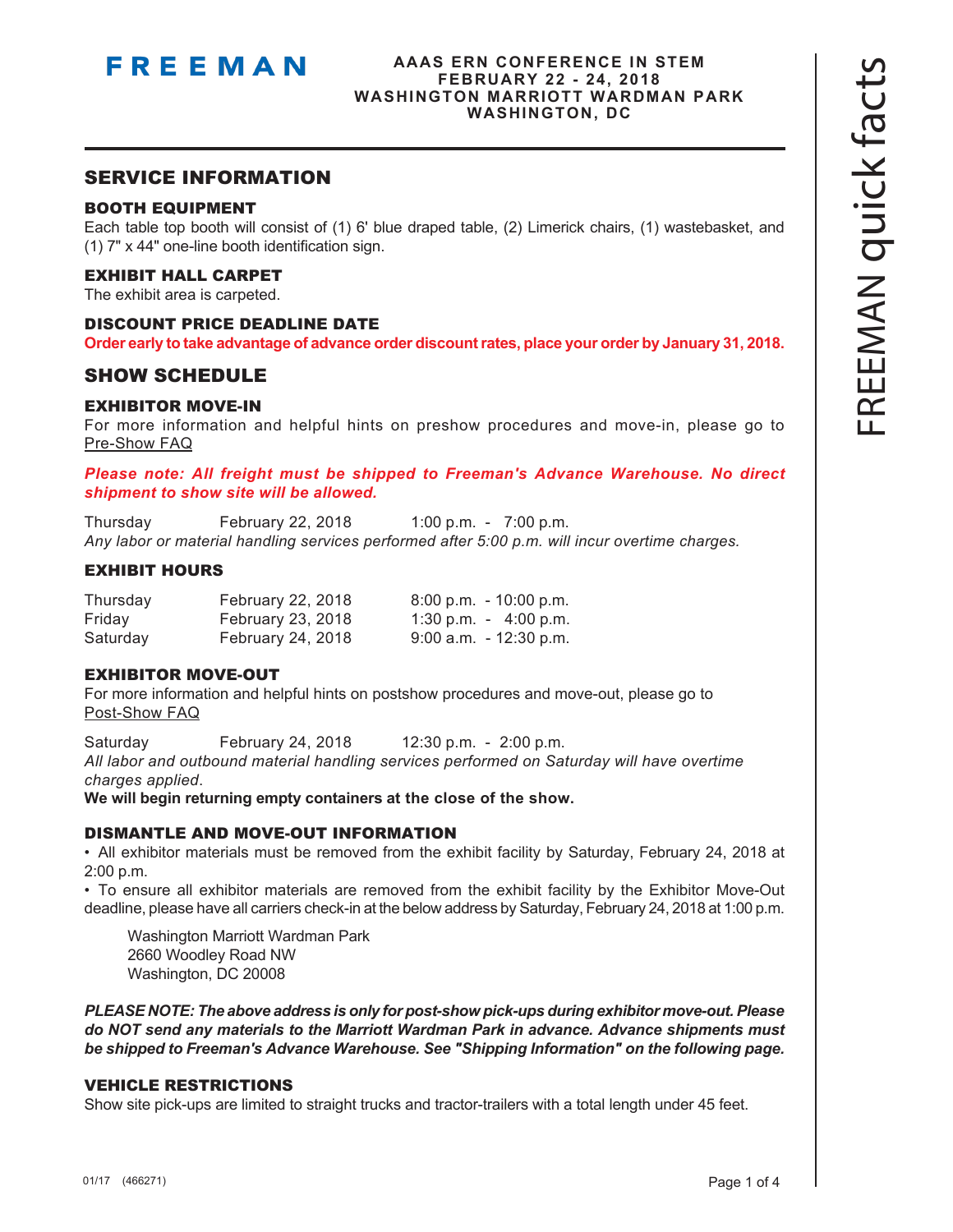#### POST SHOW PAPERWORK AND LABELS

Our Exhibitor Services Department will gladly prepare your outbound Material Handling Agreement and labels in advance. Be sure your carrier knows the company name and booth number when making arrangements for shipping your exhibit at the close of the show.

### SERVICE CONTRACTOR CONTACTS / INFORMATION:

#### FREEMAN

9900 Business Parkway Lanham, MD 20706 (301) 918-7975 fax (469) 621-5609 FreemanWashingtonES@freeman.com

#### FREEMAN EXHIBIT TRANSPORTATION

(800) 995-3579 US & Canada or +1 (512) 982-4187 Outside the US or +1 (817) 607-5183 Shipping Services or fax +1 (469) 621-5810 or email exhibit.transportation@freeman.com

#### FREEMAN ONLINE®

**Take advantage of discount pricing by ordering at www.freeman.com by January 31, 2018.**  Using the enhanced Freeman Online, you will enjoy easy access to added features and functions as well as the high caliber of Freeman services you've come to expect - **before**, **during** and **after** your show. Additionally, you can now access Freeman Online from any device - **desktop**, **laptop**, **tablet** or via our new **FreemanOnline Mobile App**.

To place online orders you will be required to enter your unique Username and Password. If this is your first time to use Freeman Online, click on the **"Create an Account"** link. To access Freeman Online without using the email link, visit **www.freeman.com**. you can also download and use the FreemanOnline Mobile App from the Apple or Android store, or here: folmobile.freemanco.com. A mobile web version is available to extend mobile use for those users that do not have an Apple or Android devices or who do not want to download the app.

If you need assistance with Freeman Online please call our Customer Support Center at (888) 508-5054 Toll Free US & Canada or +1 (512) 982-4186 or +1 (817) 607-5000 Local & International.

#### SHIPPING INFORMATION

**Warehouse Shipping Address: Exhibiting Company Name / Booth # AAAS ERN CONFERENCE IN STEM C/O Freeman 9900 Business Parkway Lanham, MD 20706**

Freeman will accept crated, boxed or skidded materials beginning Monday, January 22, 2018, at the above address. Material arriving after February 14, 2018 will be received at the warehouse with an additional after deadline charge. Warehouse materials are accepted at the warehouse Monday through Friday between the hours of 8:00 a.m. - 3:30 p.m. If required, provide your carrier with this phone number: (301) 918-7975

*\*All materials must be shipped to the above Warehouse Shipping Address. Please do not send any materials to show site. If exhibitors send materials to the hotel's package room, the materials will incur additional handling fees charged by the FedEx Office at the Marriott Wardman Park Hotel. Freeman is not responsible for materials sent directly to the Marriott Wardman Park Hotel.*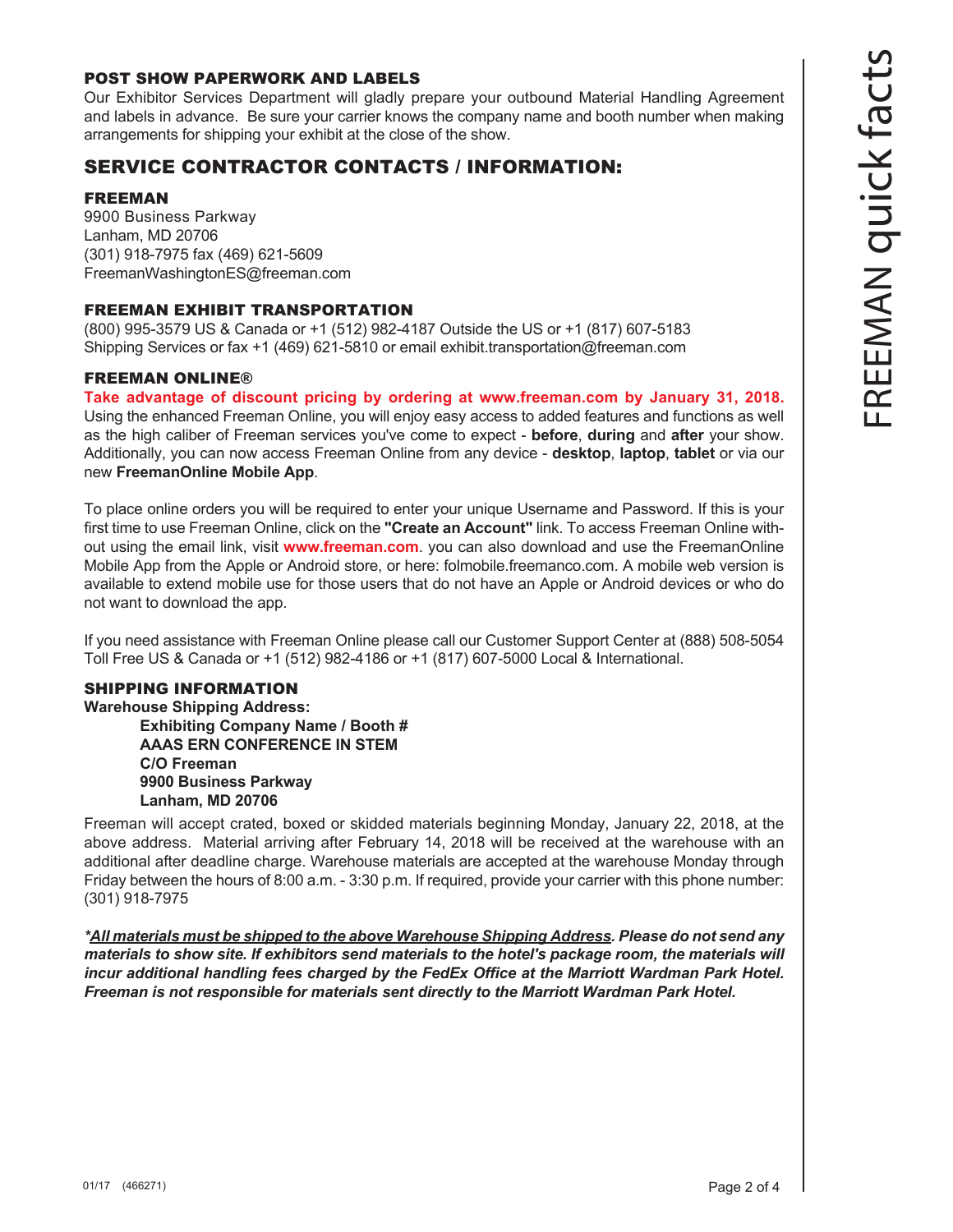#### LABOR INFORMATION

Union Labor may be required for your exhibit installation and dismantle. Please carefully read the UNION RULES AND REGULATIONS to determine your needs. Exhibitors supervising Freeman labor will need to pick up and release their labor at the Labor Desk. Refer to the order form under Display Labor for Straight Time and Overtime hours.

#### ASSISTANCE

We want you to have a successful show. If we can be of assistance, please call our Exhibitor Services Department at 301-918-7975.

#### WE APPRECIATE YOUR BUSINESS!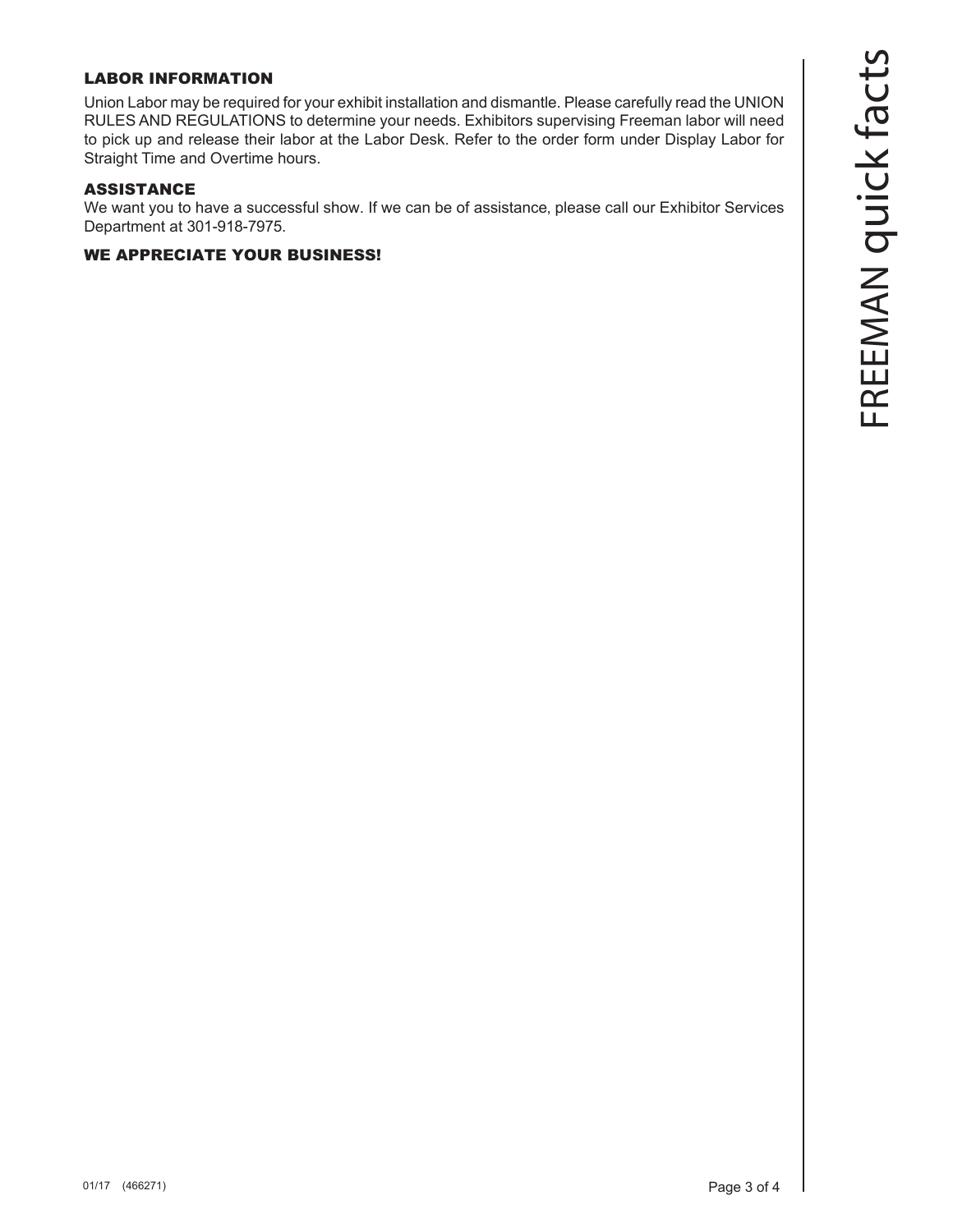#### FREEMAN GENERAL INFORMATION

#### TRANSLATION SERVICE

Freeman is pleased to offer a new service for our international exhibitors that provides quick interpretation and translation in 150 languages. This service will not only interpret for us on a three-way conversation, but also translate emails from customers. To access this feature you may contact Freeman Exhibitor Services at (301) 918-7975 or Freeman's Customer Support Center at (888) 508-5054 Toll Free US & Canada or +1(512) 982-4186 Local & International.

#### HELPFUL HINTS

#### SAVE MONEY

Order early to take advantage of advance order discount rates, place your order by January 31, 2018.

#### AVOID DELAY

Ship early to avoid delays. Shipments arriving late at show site will cost you money, time and business!

#### SAFETY TIPS

Use a ladder, not a chair. Standing on chairs, tables and other rental furniture is unsafe and can cause injury to you or to others. These objects are not designed to support your standing weight.

Be aware of your surroundings. You are in an active work area with changing conditions during movein and move-out. Pay attention. Look for obstacles, machinery and equipment that are in use.

Keep your eyes open for scooters and forklifts. The drivers of these vehicles may not be able to see you.

Stay clear of dock areas, trucks and trailers. These areas can be particularly dangerous.

Prevent electrical shocks, falling items and damage to materials. Do not attach items or equipment to the drapes or metal framework provided for your booth. This can cause serious injury or damage to materials.

We discourage children from being in the exhibit hall during installation and dismantle. If children are present during installation and dismantle, they must be supervised by an adult at all times.

Freeman does not ship or handle Hazardous Materials. If any materials you are shipping to the event fall into this category, please contact Freeman to be sure that the material will be allowed at the facility and by the association. In addition, if authorized by the facility and the association, you will need to make separate arrangements for the transport and handling of the approved materials, since Freeman will not transport or handle them.

The operation or use of all motorized lifts and motorized handling equipment for installation/dismantle of exhibits is NOT permitted by exhibitors or by their exhibitor appointed contractors (EAC's). Thank you for your cooperation.

#### EXHIBITOR ASSISTANCE

For more information and helpful hints on preshow procedures and move-in, please go to [Pre-Show FAQ](https://s3.amazonaws.com/freeman-craft-assets/resources/Exhibitor-FAQ-Preshow.pdf).

For more information and helpful hints on postshow procedures and move-out, please go to [Post-Show FAQ](https://s3.amazonaws.com/freeman-craft-assets/resources/Exhibitor-FAQ-Post-Show.pdf).

Call Freeman's Exhibitor Services department at 301-918-7975 with any questions or needs you may have.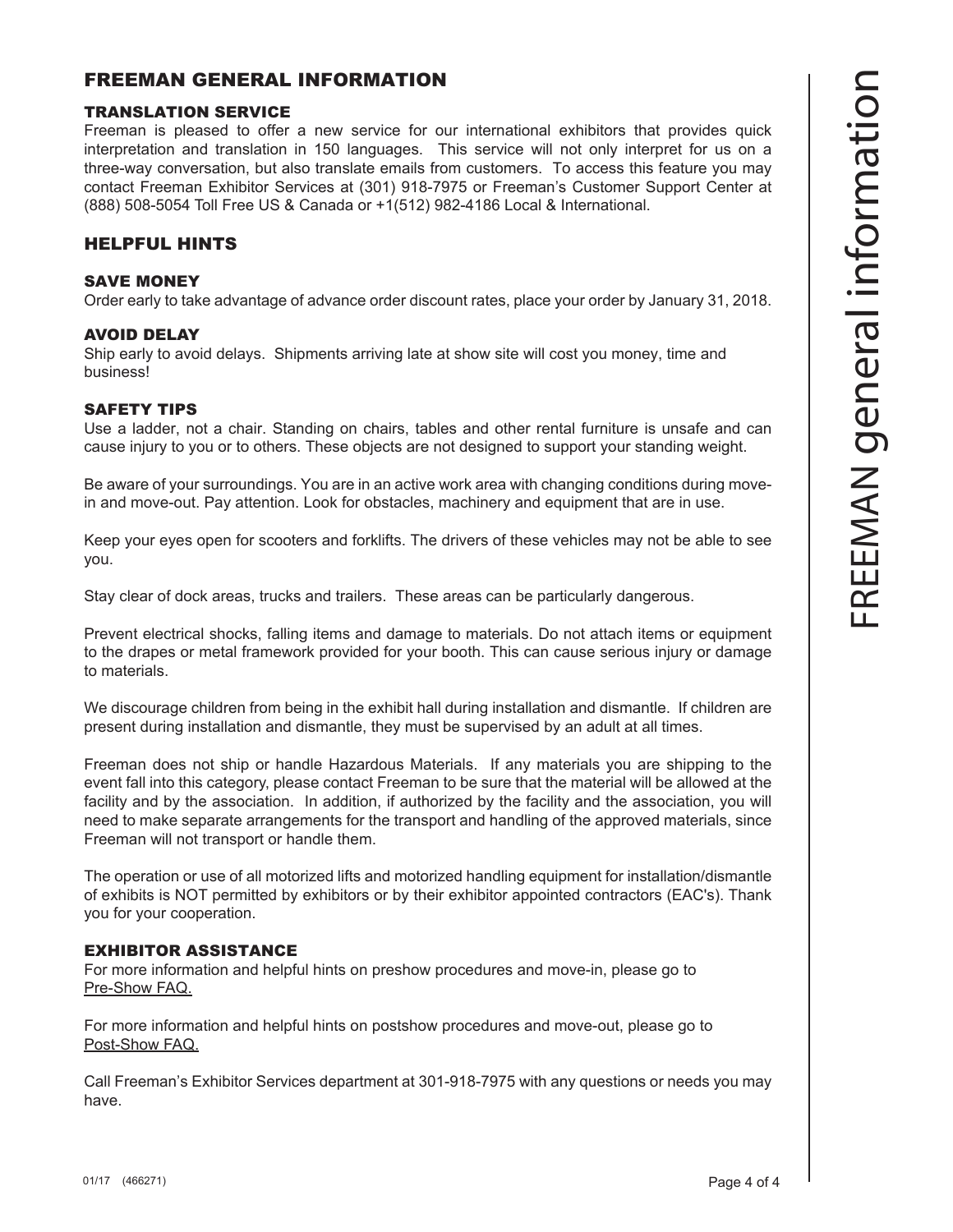# **REDUCING YOUR FOOTPRINT**

Freeman actively engages in green practices within day-to-day operations and is committed to producing events in the most environmentally friendly way possible. Freeman has collaborated with a number of customers to make their events greener and is dedicated to broadening this effort.

#### Green Tips for Exhibitors

Interested in going Green and saving money with your exhibit booth? Follow these tips to assist you in making your sustainable booth strategies at least cost-neutral, and possibly cost-saving!

#### Supplies and Ordering

- Order exhibit supplies early and utilize online ordering systems to eliminate paper waste.
- Consider renting a booth from Freeman or buying materials locally, preventing shipping cost and lowering emissions.
- Rent Freeman Classic Carpet which contains recycled content and is also recyclable.
- Provide giveaways made of recycled, responsibly grown natural fiber, nontoxic and biodegradable materials. Ensure giveaways are useful, not merely promotional in nature. Electronic Giveaways are smart and trendy, like a USB storage drive with your content already loaded.

#### Printing, Recycling and Waste Management

- Encourage less printing and provide more information digitally when it comes to booth literature, fulfilling requests via email and website referrals.
- If you need to print, use a local printer in the city where the show will be held and choose paper that contains at least 50% post-consumer recycled content.
- Ask Freeman about new paper-based signage materials that are comparably priced to plastic. There are good alternatives to foam core and PVC which are not as easily recyclable.
- Participate in the exhibit donation program by providing materials that are eligible for donation to local charities, such as pens, bags and notepads.

#### Shipping and Transportation

- If you must ship materials, planning out your booth in a timely way to meet shipping deadlines can also help maximize consolidation and cost-savings.
- Choose a SmartWay™-certified hauler at no additional cost to ensure your transportation company is practicing sustainable shipping.
- Set a goal to leave no trace behind by shipping out all booth properties and packing materials and donating extra giveaways thereby minimizing any waste for the show.
- If you are attending another trade show that many of your fellow exhibitors are also participating in, ask your General Service Contractor or Show Management to set up a caravan service to save on fuel emissions—and cost of transportation.

#### Personnel and Best Practices

- Take advantage of local or regional representatives to staff your booth, rather than bringing staff from far away offices, reducing travel cost.
- Bring Green as part of your company message providing recycling bins in your booth and information on what you have done to exhibit in a sustainable way.

These steps can help as we all strive to make smarter and more environmentally sound decisions. For more information on the Freeman Sustainability Initiative, contact goinggreen@freemanco.com.



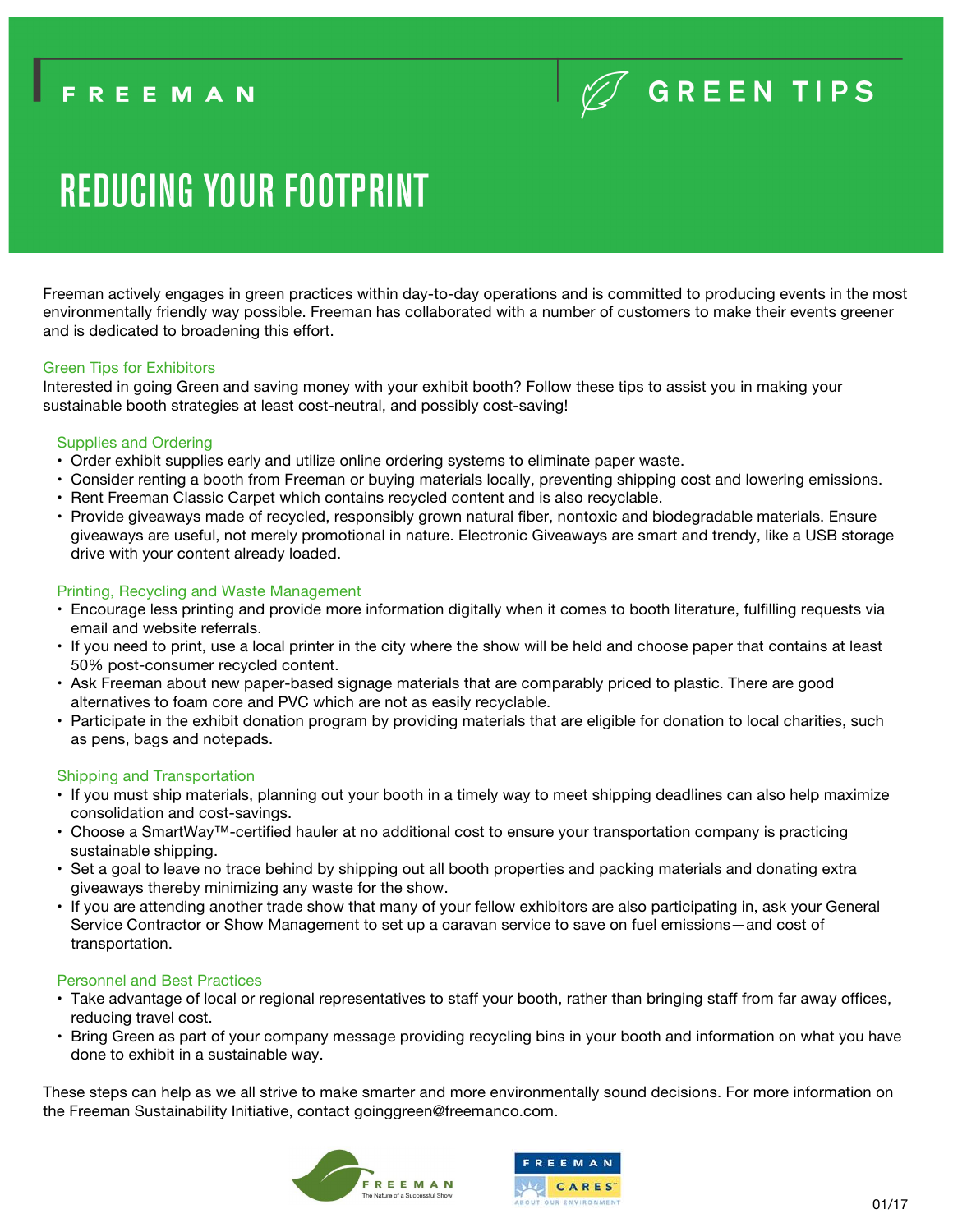**DISCOUNT PRICE DEADLINE DATE JANUARY 31, 2018 INCLUDE THIS FORM WITH YOUR ORDER**

| Lanham, MD 20706<br>Ph: 301-918-7975 • Fax: 469-621-5609                                                                                                                                                                                                                                                                                                  |                                                                                                                                                                                                                                                                                                                                                                                         |                                                                                                                                                                                                                                                                                                                                                                                                                | <b>INCLUDE THIS FORM</b><br><b>WITH YOUR ORDER</b><br><b>PLEASE USE BLACK INK</b>                                                                                              |
|-----------------------------------------------------------------------------------------------------------------------------------------------------------------------------------------------------------------------------------------------------------------------------------------------------------------------------------------------------------|-----------------------------------------------------------------------------------------------------------------------------------------------------------------------------------------------------------------------------------------------------------------------------------------------------------------------------------------------------------------------------------------|----------------------------------------------------------------------------------------------------------------------------------------------------------------------------------------------------------------------------------------------------------------------------------------------------------------------------------------------------------------------------------------------------------------|--------------------------------------------------------------------------------------------------------------------------------------------------------------------------------|
|                                                                                                                                                                                                                                                                                                                                                           |                                                                                                                                                                                                                                                                                                                                                                                         | NAME OF SHOW: AAAS ERN CONFERENCE IN STEM / FEBRUARY 22 - 24, 2018                                                                                                                                                                                                                                                                                                                                             |                                                                                                                                                                                |
| <b>COMPANY NAME:</b>                                                                                                                                                                                                                                                                                                                                      |                                                                                                                                                                                                                                                                                                                                                                                         |                                                                                                                                                                                                                                                                                                                                                                                                                | BOOTH#:                                                                                                                                                                        |
| ADDRESS:                                                                                                                                                                                                                                                                                                                                                  |                                                                                                                                                                                                                                                                                                                                                                                         |                                                                                                                                                                                                                                                                                                                                                                                                                | <b>BOOTH SIZE</b><br>X                                                                                                                                                         |
| CITY/STATE/ZIP:                                                                                                                                                                                                                                                                                                                                           |                                                                                                                                                                                                                                                                                                                                                                                         |                                                                                                                                                                                                                                                                                                                                                                                                                | <b>CUSTOMER#</b>                                                                                                                                                               |
| PHONE #:                                                                                                                                                                                                                                                                                                                                                  | EXT.:                                                                                                                                                                                                                                                                                                                                                                                   | $FAX#$ :                                                                                                                                                                                                                                                                                                                                                                                                       |                                                                                                                                                                                |
| SIGNATURE:                                                                                                                                                                                                                                                                                                                                                |                                                                                                                                                                                                                                                                                                                                                                                         | <b>PRINT NAME:</b>                                                                                                                                                                                                                                                                                                                                                                                             |                                                                                                                                                                                |
| <b>CONTACT'S E-MAIL</b>                                                                                                                                                                                                                                                                                                                                   |                                                                                                                                                                                                                                                                                                                                                                                         |                                                                                                                                                                                                                                                                                                                                                                                                                |                                                                                                                                                                                |
| <b>E-MAIL FOR INVOICE</b>                                                                                                                                                                                                                                                                                                                                 |                                                                                                                                                                                                                                                                                                                                                                                         |                                                                                                                                                                                                                                                                                                                                                                                                                | CHECK IF YOU ARE A NEW FREEMAN CUSTOMER                                                                                                                                        |
|                                                                                                                                                                                                                                                                                                                                                           |                                                                                                                                                                                                                                                                                                                                                                                         |                                                                                                                                                                                                                                                                                                                                                                                                                | Invoices will be sent by e-mail; please provide the e-mail address of the person who reconciles your invoices if different than contact's email.                               |
|                                                                                                                                                                                                                                                                                                                                                           |                                                                                                                                                                                                                                                                                                                                                                                         | <b>METHOD OF PAYMENT</b>                                                                                                                                                                                                                                                                                                                                                                                       |                                                                                                                                                                                |
| <b>COMPANY CHECK</b><br>Please make check payable to: Freeman. Checks<br>must be in U.S. funds drawn on a U.S. or Canadian<br>bank.("US. FUNDS" MUST BE PRE-PRINTED on<br>Canadian checks.)<br>Please reference (insert 466271) on your remittance.<br>□ CREDIT/DEBIT CARD<br>Please complete the information requested below:<br><b>AMERICAN EXPRESS</b> | charge your credit/debit card account for your advance<br>orders, and any additional amounts incurred as a result<br>of show site orders placed by your representative. These<br>charges may include all Freeman companies, or any<br>charges which Freeman may be obligated to pay on behalf of<br>Exhibitor, including without limitation, any shipping charges.<br><b>MASTERCARD</b> | $\Box$ BANK TRANSFER<br>Bank Transfer to Bank of America, N.A.; Dallas, TX<br>Wire Transfer<br>ABA#: 026009593 ACCT #1252039192 Freeman<br><b>International Wire Transfer</b><br>Swift Code: BOFAUS3N ACCT #1252039192 Freeman<br><b>ACH Direct Deposit</b><br>For your convenience, we will use this authorization to ABA# 111000012 ACCT #1252039192 Freeman<br>properly credit your account.<br><b>VISA</b> | Please reference Name of Show & Booth Number so we can<br>Note: Customers are responsible for any bank processing fees.<br>We do not accept credit card information via email. |
| Account No∴                                                                                                                                                                                                                                                                                                                                               |                                                                                                                                                                                                                                                                                                                                                                                         | Exp. Date:                                                                                                                                                                                                                                                                                                                                                                                                     |                                                                                                                                                                                |
| Cardholder Name (Print):<br>Cardholder Billing Address:                                                                                                                                                                                                                                                                                                   |                                                                                                                                                                                                                                                                                                                                                                                         | Signature:                                                                                                                                                                                                                                                                                                                                                                                                     |                                                                                                                                                                                |
| City/State/Zip:                                                                                                                                                                                                                                                                                                                                           |                                                                                                                                                                                                                                                                                                                                                                                         |                                                                                                                                                                                                                                                                                                                                                                                                                |                                                                                                                                                                                |
|                                                                                                                                                                                                                                                                                                                                                           |                                                                                                                                                                                                                                                                                                                                                                                         |                                                                                                                                                                                                                                                                                                                                                                                                                |                                                                                                                                                                                |
|                                                                                                                                                                                                                                                                                                                                                           | ENTED                                                                                                                                                                                                                                                                                                                                                                                   | TATAI & LIEDE                                                                                                                                                                                                                                                                                                                                                                                                  |                                                                                                                                                                                |

9900 Business Parkway

|                                                |                                       |                                       | <b>ENTER TOTALS HERE</b>                |                                         |              |                                     |                                  |
|------------------------------------------------|---------------------------------------|---------------------------------------|-----------------------------------------|-----------------------------------------|--------------|-------------------------------------|----------------------------------|
| <b>FURNISHINGS &amp;</b><br><b>ACCESSORIES</b> | <b>CARPET</b>                         | <b>CLEANING/</b><br><b>SHAMPOOING</b> | <b>PORTER</b><br><b>SERVICE</b>         | <b>RENTAL EXHIBITS</b><br>& ACCESSORIES | <b>SIGNS</b> | <b>INSTALLATION</b><br><b>LABOR</b> | <b>DISMANTLE</b><br><b>LABOR</b> |
|                                                |                                       |                                       |                                         |                                         |              |                                     |                                  |
| <b>MATERIAL</b><br><b>HANDLING</b>             | <b>RIGGING</b><br><b>INSTALLATION</b> | <b>RIGGING</b><br><b>DISMANTLE</b>    | <b>EXHIBIT</b><br><b>TRANSPORTATION</b> | <b>HANGING</b><br><b>SIGNS</b>          |              |                                     | <b>GRAND</b><br><b>TOTAL</b>     |
|                                                |                                       |                                       |                                         |                                         |              |                                     |                                  |

**• Remember to order in advance to save time and money. You may place your order by phone, fax, mail, or use our online ordering service at:** www.freeman.com**.**

**• Orders received without payment or after the discount price deadline date will be charged at the standard price.**

**• Copies of invoices may be picked up from the Service Desk prior to show closing.**

**• If you have questions or need assistance with any items not listed, please call and ask for Exhibitor Sales.**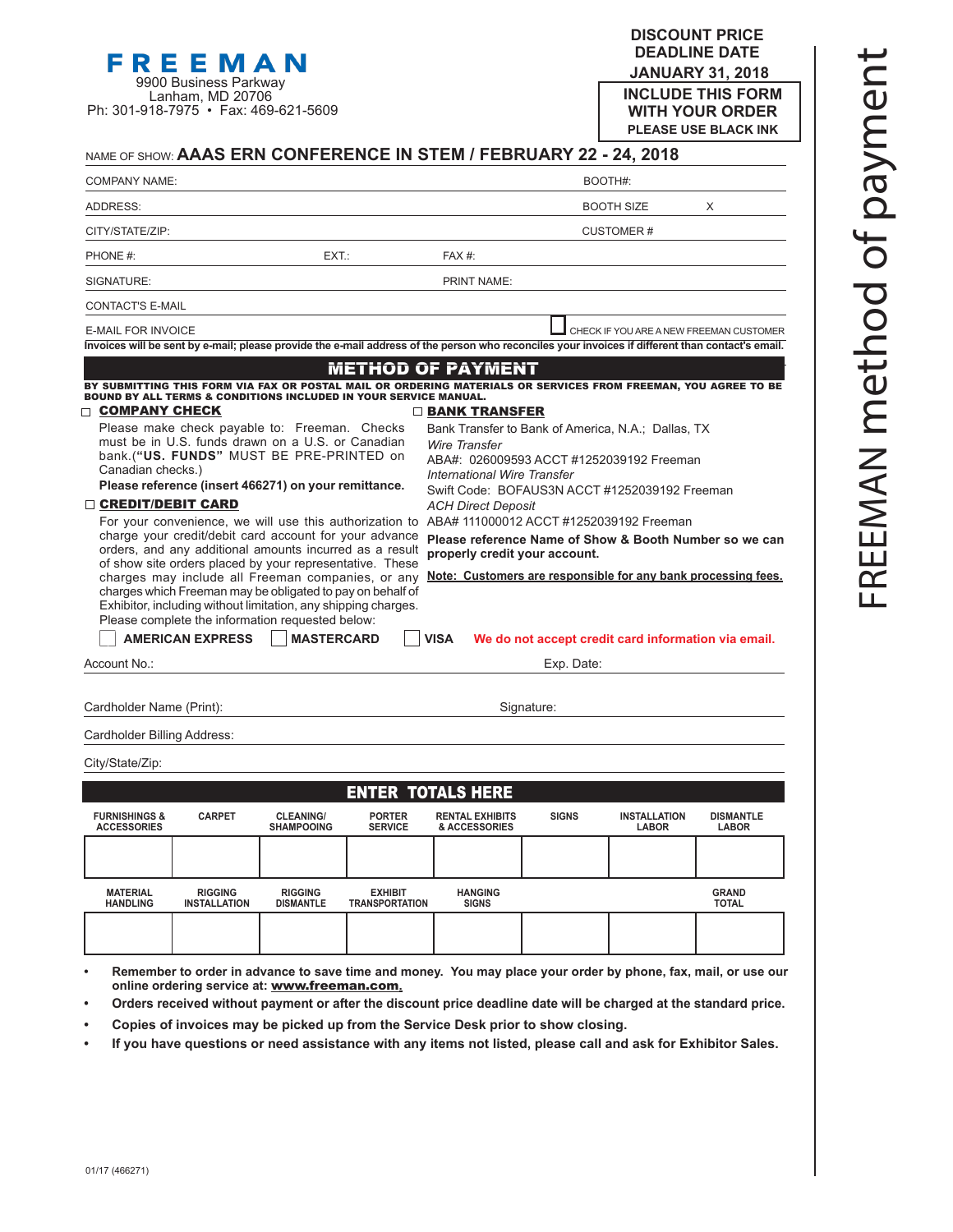YOU ARE ENTERING A CONTRACT WHICH LIMITS YOUR POSSIBLE RECOVERY IN CASE OF LOSS OR DAMAGE. The terms and conditions set forth below become a part of the Contract between FREEMAN and you, the EXHIBITOR. Acceptance of said terms and conditions will be construed when any of the following conditions are met:

• THE METHOD OF PAYMENT FORM IS SIGNED; OR

• AN ORDER FOR LABOR, SERVICES AND/OR RENTAL EQUIPMENT IS PLACED BY EXHIBITOR WITH FREEMAN; OR

• WORK IS PERFORMED ON BEHALF OF EXHIBITOR BY LABOR SECURED THROUGH FREEMAN.

#### **DEFINITIONS**

For purposes of this Contract, "FREEMAN" or "The Freeman Companies" means Freeman Expositions, Inc., Freeman Expositions, Ltd., Freeman Audio Visual, Inc., Exhibit Surveys, Inc., Freeman Exhibit, Freeman Transportation, FreemanXP, Inc., Stage Rigging, Inc., The Freeman Company, Freeman Electrical, Inc., Freeman Digital Ventures, Inc., and their respective employees, directors, officers, agents, assigns, affiliated companies, and related entities including, but not limited, to any subcontractors FREEMAN may appoint. The term "EXHIBITOR" means the Exhibitor, its employees, agents, representatives, and any Exhibitor Appointed Contractors ("EAC").

#### **PAYMENT TERMS**

Full payment, including any applicable tax, is due in advance or at show site. All payments must be in U.S. secure funds and all checks must be drawn on a U.S. bank. Orders received without advance payment or after the deadline date will incur additional charges as indicated on each order form. Payment for Audio Visual services and equipment is due in advance of move-in, unless otherwise agreed in writing with Freeman. All materials and equipment are on a rental basis for the duration of the show or event and remain the property of FREEMAN except where specifically identified as a sale. All rentals (excluding Audio Visual equipment and computers) include delivery, installation, and removal from EXHIBITOR'S booth. Rental prices on Audio Visual equipment and computers do not include labor, delivery, electrical services or removal of the equipment from the booth. In case of cancellation of any orders or services by EXHIBITOR, a one-hour "per person, per hour" charge will be applied for all labor orders that are not canceled in writing at least 24 hours prior to the scheduled start time. If Prestige Carpet, Custom-Cut Carpet, Modular Rental Exhibits and any other custom-order items or services have already been provided at the time of cancellation, fees will remain at 100% of the original charge. Audio Visual orders cancelled within 7 days from the show opening date will be charged a one-day rental rate on equipment. On-site cancellation of Audio Visual services will result in a one-day rental charge of equipment and any applicable labor. If the Show or Event is canceled because of reasons beyond FREEMAN'S control, EXHIBITOR remains responsible for all charges for services and equipment provided up to and including the date of cancellation. FREEMAN will not issue refunds to EXHIBITOR of any payments made before the date of cancellation. It is EXHIBITOR'S responsibility to advise the FREEMAN Service Center Representative of problems with any orders, and to check the EXHIBITOR'S invoice for accuracy prior to the close of the Show or Event. If EXHIBITOR is exempt from payment of sales tax, FREEMAN requires an exemption certificate for the State in which the services are to be used. Resale certificates are not valid unless EXHIBITOR is rebilling these charges to its customers. For International EXHIBITORS, FREEMAN requires 100% prepayment of advance orders, and any order or services placed at show site must be paid at the show. For all others, should there be any pre-approved unpaid balance after the close of the show; terms will be net, due and payable in DALLAS, TEXAS upon receipt of invoice. Effective 30 days after invoice date, any unpaid balance will bear a FINANCE CHARGE at the lesser of the maximum rate allowed by applicable law, or 1.5% per month, which is an ANNUAL PERCENTAGE RATE of 18%, and future orders will be on a prepaid basis only. If any finance charge hereunder exceeds the maximum rate allowed by applicable law, the finance charge shall automatically be reduced to the maximum rate allowed, and any excess finance charge received by FREEMAN shall be either applied to reduce the principal unpaid balance or refunded to the payer. If past due invoices or invoice balances are placed with a collection agency or attorney for collection or suit, EXHIBITOR agrees to pay all legal and collection costs. THESE PAYMENT TERMS AND CONDITIONS SHALL BE GOVERNED BY AND CONSTRUED IN ACCORDANCE WITH THE LAWS OF THE STATE OF TEXAS. In the event of any dispute between the EXHIBITOR and FREEMAN relative to any loss, damage, or claim, such EXHIBITOR shall not be entitled to and shall not withhold payment, or any partial payment, due to FREEMAN for its services, as an offset against the amount of any alleged loss or damage. Any claims against FREEMAN shall be considered a separate transaction, and shall be resolved on its own merits. FREEMAN reserves the right to charge EXHIBITOR for the difference between the EXHIBITOR'S estimate of charges and the actual charges incurred by EXHIBITOR, or for any charges that FREEMAN may be obligated to pay on behalf of EXHIBITOR, including without limitation, any shipping charges. If EXHIBITOR provides a credit card for payment and charges are rejected by the EXHIBITOR'S credit card company for any reason, FREEMAN hereby provides notice that it reserves the right, and EXHIBITOR authorizes FREEMAN, to continue to attempt to secure payment through that credit card for as long as unpaid balances remain on the EXHIBITOR'S account. In the event that a THIRD PARTY orders on behalf of the EXHIBITOR and the named THIRD PARTY does not discharge payment of the invoice prior to the last day of the show, charges will revert back to the EXHIBITOR. All invoices are due and payable upon receipt, by either party.

#### **ELECTRICAL**

If FREEMAN provides electrical services, claims will not be considered, or adjustments made unless filed in writing, by EXHIBITOR, prior to the close of the event. FREEMAN is not responsible for any damage or loss caused by the loss of power beyond its control and EXHIBITOR agrees to hold FREEMAN, its officers, directors, employees and agents harmless from such power loss. IN NO EVENT SHALL FREEMAN BE LIABLE FOR ANY INDIRECT OR CONSEQUENTIAL DAMAGES (INCLUDING WITHOUT LIMITATION LOST PROFITS) EVEN IF ADVISED OF THE POSSIBILITY OF SUCH DAMAGES, WHETHER UNDER THEORY OF CONTRACT, TORT (INCLUDING NEGLIGENCE), PRODUCTS LIABILITY OR OTHERWISE. EXHIBITOR shall indemnify and hold harmless FREEMAN, its officers, directors, employees, and agents from and against any and all claims, liabilities, damages, fines, penalties or costs of whatsoever nature (including reasonable attorneys' fees) arising out of or in any way connected with EXHIBITOR'S actions or omissions under this Agreement. Please note that electrical services are NOT automatically included in Audio Visual rentals and must be ordered separately from the designated electrical provider.

#### **LABOR UNDER THE SUPERVISION OF EXHIBITOR**

#### **RESPONSIBILITIES**

EXHIBITOR shall be responsible for the performance of labor provided under this option. It is the responsibility of EXHIBITOR to supervise labor secured through FREEMAN in a reasonable manner as to prevent bodily injury and/or property damage and also to direct them to work in a manner that is in compliance with FREEMAN'S Safe Work Rules and/or Federal, State, County and Local ordinances, rules and/or regulations, including but not limited to Show or Facility Management rules and/or regulations. If any labor secured through Freeman is conducting overhead work, the Exhibitor is responsible for ensuring that everyone in the area of overhead work is wearing a hard hat. If the Exhibitor does not have its own hard hats, Freeman can assist with obtaining them. It is the responsibility of EXHIBITOR to check in with the Service Desk to pick up labor, and to return to the Service Desk to release labor when the work is completed.

#### **INDEMNIFICATION**

EXHIBITOR agrees to indemnify, hold harmless, and defend FREEMAN from and against any and all demands, claims, causes of action, fines, penalties, damages, liabilities, judgments, and expenses (including but not limited to reasonable attorneys' fees and investigation costs) for bodily injury, including any injury to FREEMAN employees, and/or property damage arising out of work performed by labor provided by FREEMAN but supervised by EXHIBITOR. Further, the EXHIBITOR'S indemnification of FREEMAN includes any and all violations of Federal, State, County or Local ordinances, "Show Regulations and/or Rules" as published and/or set forth by Facility or Show Management, and/or directing labor provided by FREEMAN to work in a manner that violates any of the above rules, regulations, and/or ordinances.

#### **IMPORTANT**

PLEASE REFER TO FREEMAN'S "MATERIAL HANDLING TERMS & CONDITIONS" AS IT RELATES TO MATERIAL HANDLING SERVICES AND TO THE "SERVICE REQUEST & SHIPPING INSTRUCTIONS CONTRACT" AS IT RELATES TO TRANSPORTATION SERVICES. CONTRACT TERMS DEPEND ON THE NATURE OF SERVICES SECURED BY EXHIBITOR THROUGH FREEMAN. TERMS & CONDITIONS MAY VARY FOR EACH TYPE OF SERVICE ORDERED THROUGH FREEMAN.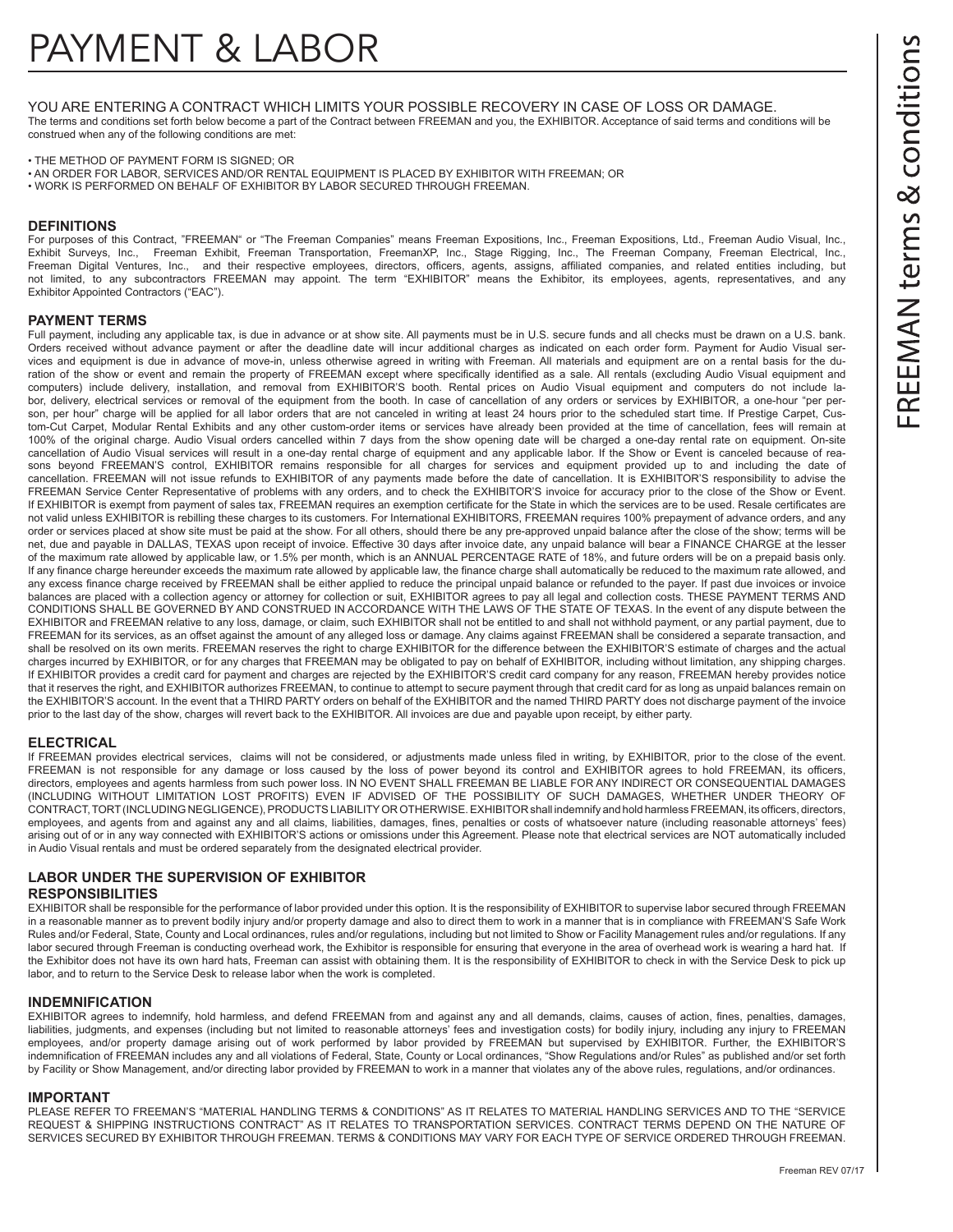# MATERIAL HANDLING

**YOU ARE ENTERING A BINDING CONTRACT WHICH LIMITS YOUR POSSIBLE RECOVERY IN CASE OF LOSS OR DAMAGE.** Acceptance of said terms and conditions will be construed when any of the following conditions are met: This Material Handling Agreement (MHA) is signed; Exhibitor's materials are delivered to Freeman's warehouse or to an event site for which Freeman is the Official Show Contractor; or an order for labor and/or rental equipment is placed by Exhibitor with Freeman. Please be aware that disposal of exhibit properties is not included as part of your material handling charges. Please contact freeman for your quoted rates and rules applicable to disposal of your exhibit properties.

**1. DEFINITIONS.** For purposes of this Contract, Freeman means Freeman Expositions, Inc., and its employees, directors, officers, agents, assigns, affiliated companies, and related entities. In no event shall Freeman be deemed to be the Ultimate Consignee for shipping and custom purposes. The term "Exhibitor" means the Exhibitor, its employees, agents, and representatives.

**2. PACKAGING/CRATES AND STORAGE.** Freeman shall not be responsible for damage to loose or uncrated materials, pad wrapped or shrink-wrapped materials, glass breakage, concealed damage, carpets in bags or poly, or improperly packed or labeled materials. Freeman shall not be responsible for crates and packaging which are unsuitable for handling, in poor condition, or have prior damage. Crates and packaging should be of a design to adequately protect contents for handling by forklift and similar means. Freeman does not accept any crates or packaging containing hazardous materials. Goods requiring cold storage and those in accessible storage are stored at Exhibitor's own risk. **FREEMAN ASSUMES NO RESPONSIBILITY OR LIABILITY FOR LOSS OR DAMAGE TO GOODS IN COLD STORAGE OR ACCESSIBLE STORAGE.**

**3. EMPTY CONTAINERS.** Empty container labels will be available at the show site service desk. Affixing labels to the containers is the sole responsibility of Exhibitor or its representative. All previous labels must be removed or obliterated. Freeman assumes no responsibility for: error in the above procedures; removal of containers with old empty labels and without Freeman labels; or improper information on empty labels. **FREEMAN WILL NOT BE LIABLE FOR LOSS OR DAMAGE TO CRATES AND CONTAINERS OR THEIR CONTENTS WHILE SAME ARE IN EMPTY CONTAINER STORAGE.**

**4. INBOUND/OUTBOUND SHIPMENTS.** There may be a lapse of time between the delivery of shipment(s) to the booth and the arrival of Exhibitor, or a lapse of time between the completion of packing and the actual pickup of materials from the booths for loading onto a carrier and during such times, Exhibitor materials will be left unattended. **FREEMAN IS NOT RESPONSIBLE OR LIABLE FOR ANY LOSS, DAMAGE, THEFT, OR DISAPPEARANCE OF EXHIBITOR'S MATERIALS AFTER THEY HAVE BEEN DELIVERED TO EXHBITOR'S BOOTH AT SHOW SITE OR BEFORE THEY HAVE BEEN PICKED UP FOR RELOADING AT THE CONCLUSION OF THE EVENT.** Freeman recommends the securing of security services from Facility or Show Management. All MHA's submitted to Freeman by Exhibitor will be checked at the time of pickup from the booth and corrections will be made where discrepancies exist between the quantities of items on any form submitted to Freeman and the actual count of such items in the booth at the time of pickup. Freeman is not responsible for any wait time or other charges including business center charges arising from delivery or pickup of Exhibitor's materials.

**5. DELIVERY TO THE CARRIER FOR RELOADING.** Freeman assumes no responsibility for loss, damage, theft, or disappearance of Exhibitor's materials after same have been delivered to Exhibitor's appointed carrier, shipper, or agent for transportation after the conclusion of the show. Freeman loads the materials onto the carrier under directions from the carrier or driver of that carrier. Any loading onto the carrier will be understood to be under the exclusive supervision and control of the carrier or driver of that carrier. **FREEMAN ASSUMES NO RESPONSIBILITY FOR LOSS, DAMAGE, THEFT OR DIS-APPEARANCE OF EXHIBITOR'S MATERIALS THAT ARISES OUT OF IMPROPERLY LOADED OR LABELED MATERIALS.**

**6. DESIGNATED CARRIERS.** Freeman shall have the authority to change the Exhibitor designated carrier if that carrier does not pick up the shipment(s) at the appointed time. Where no disposition is made by Exhibitor, materials may be taken to a warehouse to await Exhibitor's shipping instructions and Exhibitor agrees to be responsible for charges relating to such rerouting and handling. **IN NO EVENT SHALL FREEMAN BE RESPON-SIBLE FOR ANY LOSS RESULTING FROM SUCH REROUTING DESIGNATION.**

**7. FORCE MAJEURE.** Freeman's performance hereunder is subject to, and Freeman shall not be responsible for loss, delay, or damage due to, strike, work stoppages, natural elements, vandalism, Act of God, civil disturbances, power failures, explosions, acts of terrorism or war, or for any other cause beyond Freeman's reasonable control, nor for ordinary wear and tear in the handling of Exhibitor's materials.

**8. CLAIM(S) FOR LOSS.** Exhibitor agrees that any and all claims for loss or damage must be submitted to Freeman immediately at the show site and in any case not later than *thirty (30) business days* after the date when Exhibitor's materials are delivered to the carrier for transportation from show site or from Freeman's warehouse. All claims reported after thirty (30) days will be rejected. In no event shall a suit or action be brought against Freeman *more than one (1) year* after the date of loss or damage occurred.

**a. PAYMENT FOR SERVICES MAY NOT BE WITHHELD.** In the event of any dispute between the Exhibitor and Freeman relative to any loss, damage, or claim, Exhibitor shall not be entitled to and shall not withhold payment due Freeman for its services as an offset against the amount of any alleged loss or damage. Any claims against Freeman shall be considered a separate transaction and shall be resolved on their own merits.

**b. MAXIMUM RECOVERY.** If found liable for any loss, Freeman's sole and exclusive maximum liability for loss or damage to Exhibitors materials and Exhibitor's sole and exclusive remedy is limited to \$.50 (USD) per pound per article with a maximum liability of \$100.00 (USD) per item, or \$1,500.00 (USD) per shipment whichever is less. All shipment weights are subject to correction and final charges determined by the actual or re-weighed weight of the shipment.

**c. LIMITATION OF LIABILITY.** IN NO EVENT SHALL FREEMAN BE LIABLE TO THE EXHIBITOR OR TO ANY OTHER PARTY FOR SPECIAL, COLLATERAL, EXEMPLARY, INDIRECT, INCIDEN-TAL, OR CONSEQUENTIAL DAMAGES, WHETHER SUCH DAMAGES OCCUR EITHER PRIOR OR SUBSEQUENT TO, OR ARE ALLEGED AS A RESULT OF, TORTIOUS CONDUCT, FAILURE OF THE EQUIPMENT OR SERVICES OF FREEMAN OR BREACH OF ANY OF THE PROVISIONS OF THIS CONTRACT, REGARDLESS OF THE FORM OF ACTION, WHETHER IN CONTRACT OR IN TORT, INCLUDING STRICT LIABILITY AND NEGLIGENCE, EVEN IF FREEMAN HAS BEEN ADVISED OR HAS NOTICE OF THE POSSIBILITY OF SUCH DAMAGES. SUCH EXCLUDED DAMAGES INCLUDE BUT ARE NOT LIMITED TO LOST PROFITS, LOSS OF USE, AND INTER-RUPTION OF BUSINESS OR OTHER CONSEQUENTIAL OR INDIRECT ECONOMIC LOSSES.

**9. DECLARED VALUE.** Declarations of Declared Value are between the Exhibitor and the selected Carrier ONLY, and are in no way an extension of Freeman's maximum liability stated herein. Freeman will use commercially reasonable efforts to transmit the Declared Value instructions to the selected Carrier; however, FREEMAN WILL NOT BE LIABLE FOR ANY CLAIM ARISING FROM THE TRANSMITTAL OF, OR FAILURE TO TRANSMIT, DECLARED VALUE INSTRUCTIONS TO THE CARRIER NOR FOR FAILURE OF THE CARRIER TO UPHOLD THE DECLARED VALUE OR ANY OTHER TERM OF CARRIAGE.

**10. JURISDICTION / VENUE.** THIS CONTRACT SHALL BE CONSTRUED UNDER THE LAWS OF THE STATE OF TEXAS WITHOUT GIVING EFFECT TO ITS CONFLICT OF LAWS RULES. EXCLUSIVE VENUE FOR ALL DISPUTES ARISING OUT OF OR RELATING TO THIS CON-TRACT SHALL RESIDE IN A COURT OF COMPETENT JURISDICITON IN DALLAS COUNTY, TEXAS.

**11. INDEMNIFICATION.** Exhibitor agrees to indemnify and forever hold harmless Freeman from and against any and all demands, claims, causes of action, fines, penalties, damages (including consequential), liabilities, judgments, and expenses (including but not limited to reasonable attorneys' fees and investigation costs) arising out or contributed to by Exhibitor's negligent supervision of any labor secured through Freeman; Exhibitor's negligence, willful misconduct, or deliberate act, or the negligence, willful misconduct, or deliberate act of Exhibitor's employees, agents, representatives, customers, invitees and/or any Exhibitor Appointed Contractors (EAC) at the show or event to which this Contract relates, including but not limited to Exhibitor's violation of Federal, State, County or Local ordinance and/or Exhibitor's violation of Show Regulations and/or Rules as published and set forth by Facility and/or Show Management.

**12. LIEN.** Exhibitor grants Freeman a security interest in and a lien on all of Exhibitor's materials that is from time to time in the possession of Freeman and all the proceeds thereof, including without limitation insurance proceeds (the "Collateral"), to secure the prompt and full payment and performance of all Exhibitor's indebtedness for monies paid, by Freeman on its behalf, services performed, materials and/or labor from time to time provided by Freeman to or for the benefit of Exhibitor ("Obligations"). Freeman shall have all the rights and remedies of a secured party under the Uniform Commercial Code, as may be amended from time to time ("UCC"), and any notice that Freeman is required to give under the UCC of a time and place of a public sale or the time after which any private sale or other intended disposition of any Collateral is to be made shall be deemed to constitute reasonable notice if such notice is mailed by registered or certified mail at least five (5) days prior to such action. Freeman may hold and not deliver any of the Collateral to Exhibitor for so long as there are any Obligations that remain unpaid or unsatisfied.

**13. WAIVER & RELEASE.** Exhibitor, as a material part of the consideration to Freeman for material handling services, waives and releases all claims against Freeman with respect to all matters for which Freeman has disclaimed liability pursuant to the provisions of this Contract.

**14. DRIVER LIABILITY WAIVER.** IN CONSIDERATION OF FREEMAN PERMITTING ENTRANCE TO THE PREMISES, YOU, YOUR EMPLOYER, THE OWNER OF THE TRUCK AND OR EQUIPMENT THAT YOU ARE OPERATING (TRUCKOWNER) AND YOU AS AGENT OF YOUR EMPLOYER AND THE TRUCKOWNER, HEREBY ASSUME ALL RISK OF INJURY OR HARM TO YOURSELF AND OTHERS AND DAMAGE TO YOUR PROPERTY AND PROPERTY BELONGING TO YOUR EMPLOYER OR OTHERS ARISING FROM YOUR ACTIVITIES WHILE BEING PERMITTED TO ENTER THE PREMISES. YOU AGREE TO ENTER AT YOUR OWN RISK. YOU HAVE FULL KNOWLEDGE OF ANY RISK INVOLVED IN THIS ACTIVITY. YOU RECOGNIZE THE HAZARDS AND ARE AWARE OF ALL THE RULES FOR SAFE OPERATION. YOUR EMPLOYER, THE TRUCKOWNER, AND YOU AGREE TO INDEMNIFY AND HOLD HARMLESS FREEMAN, ITS EMPLOYEES, OFFICERS, DIRECTORS, AGENTS, ASSIGNS, AFFILIATED COMPANIES AND RELATED ENTITIES, AGAINST ANY AND ALL LIABILITY, ACTIONS, CLAIMS, AND DAMAGES OF ANY KIND WHATSOEVER ARISING FROM YOUR ACTIVITIES WHILE BEING PERMITTED TO ENTER THE PREMISE.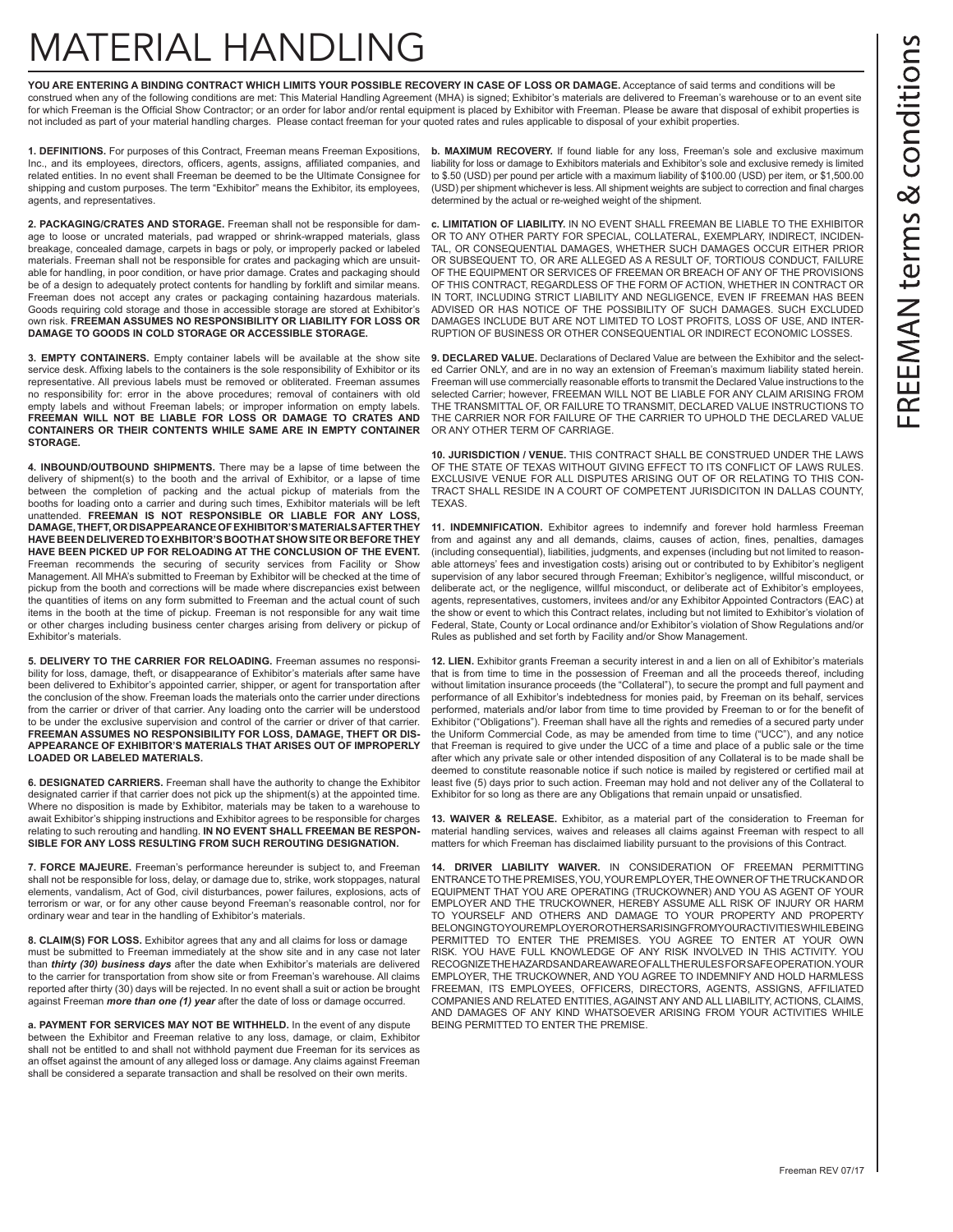# **AIR CARGC**

#### **AIR CARGO SERVICE REQUEST AND SHIPPING INSTRUCTIONS CONTRACT**

In tendering this shipment, the Shipper and Consignee agree to these TERMS which no agent or employee of the parties may alter. This Air Service Request and Shipping Instruction Contract is NON-NEGOTIABLE and has been prepared by Shipper, or if by Freeman or another on Shipper's behalf, it shall be deemed, conclusively, to have been prepared by the Shipper. The Shipper agrees that this shipment is subject to the TERMS stated herein All TERMS, including but not limited to, all the limitations of liability, shall apply to our agents and their contracting carriers.

<u>1. DEFINITIONS:</u> In this Contract, "Freeman" means Freeman Decorating Services, Inc., and its Notwithstanding the above limitations, domestic shipments containing the following items of extraordinary value are<br>respective

(a) artworks and objects of art, including without limitation original paintings, drawings, etchings, water colors, tapestries and sculpture; (b) clocks, watches, jewelry (including costume jewelry), furs and fur-trimmed clothing;

(c) personal effects;

(d) and other inherently fragile or unique items, including prototypes, etc. Any declared value in excess of the maximums allowed herein is null and void, and the acceptance by Freeman for carriage of any shipment with a declared value in excess of the allowed maximums does not constitute a waiver of these maximums. Shipper understands that even if Shipper is not able to participate or fully participate in a show due to loss of, theft of, or damage to its property, Freeman shall never be liable or responsible for damages identified by the terms (by way of example only and not in limitation of the breadth of this clause) such as the following: consequential damages, loss of use damages, loss of profits damages, business interruption damages, delay damages, special damages, collateral damages, exemplary damages, damages awarded for gross negligence, direct damages, indirect damages, damages for failure of performance, breach of contract damages, fraud damages, or any other sort of damage for tort or breach of contract. This limitation shall bind the parties:

(a) whenever or wherever the claimed loss or damage may occur;<br>(b) even though the alleged loss or damage is claimed to result from negligence, strict liability, products liability,<br>breach of contract, breach of statute or

(c) even though Freeman may have been advised or be on notice of the possibility or even the probability of such damages. Freeman makes no warranties, express or implied, and expressly disclaims any and all warranties. Except for Freeman's failure to deliver in accordance with the Guaranteed Service section of the Service Guide,<br>Freeman will not be liable for misdelivery, incomplete or otherwise inadequate delivery (including but not lim failure to follow Shipper or Consignee instructions or failure to collect or properly deliver a payment instrument), non-delivery, missed pickup, delay on International shipments, loss or damage unless caused by Freeman's sole negligence.

**7. SHIPPER'S RESPONSIBILITIES AND INDEMNIFICATION:** (a) Shipper must pay in full for the services rendered under this Contract at the time the services are requested. The existence of a dispute between Shipper and Freeman relative to any claim or other matter shall have no bearing on this duty of payment. No claim submitted by or on behalf of Shipper will be processed unless Shipper's account

is current. (b) Shipper understands and acknowledges that Freeman does not accept or transport illegal, dangerous or hazardous materials of any kind or nature. Shipper warrants and ensures that its property is inert, and contains no<br>Hazardous Substances, Hazardous Materials, Chemicals, Gases, Explosives, Radioactive Materials, Biological hazardous agents, or any other substance, matter or object in any form that could pose a threat to the health or safety of persons, property or the public welfare in general. Such goods may be warehoused at owner's risk and ise or destroyed without compensation.

(c) Shipper shall defend and indemnify Freeman, its employees, directors, officers, and agents from and against any and all demands, claims, causes of action, fines, penalties, damages (including consequential), liabilities, judgments, and expenses (including but not limited to reasonable attorneys" fees and investigation costs) on account of personal injury, death, or damage to or loss of property or profits arising out of or contributed to by any<br>of the following: Shipper's negligence, willful misconduct, or deliberate act; Shipper's violation of F County or Local ordinances; Shipper's violation of Show Regulations and/or Rules as published and set forth by Facility and/or Show Management; and/or Shipper's failure to comply with (b) of this Agreement regarding the inclusion of any dangerous substances in the property placed with Freeman.

**8. CLAIMS:** Shipper, Consignee, or any other party claiming an interest in the shipment must notify Freeman immediately upon delivery, or in the case of loss or damage which could not have been noted at the time of delivery, within five (5) business days of delivery, of any loss or damage to the shipment. Notice of concealed damage must be confirmed in writing or via email at exhibit.transportation@freeman.com within 5 business days of receipt of the property. If Carrier schedules an inspection, claimant must hold the shipping container, all packaging material and<br>contents in the same condition as they were in when damage was discovered. Receipt of the shipment by Consignee or the Consignee's agent without written notice on the delivery receipt and/or delivery manifest<br>will be prima facie evidence that the shipment was delivered in good condition. The amount of the claim may not be deducted from the transportation charges. Notice of loss or damage MUST be reported to Freeman at 800-995-3579. The shipment, its container(s), and packing material must be made available to Freeman for<br>inspection at the delivery location. All shipments are subject to opening for inspection by Freeman; however,<br>Freeman Freeman within one hundred and twenty (120) calendar days after the date of acceptance of the shipment by Freeman. Please refer to the Service Guide for claim procedures. All claims for service failure must be made within thirty (30) calendar days from the date of shipment and Freeman's sole liability for such claims arising from<br>Guaranteed Service shipments shall be limited to the transportation charges as provided in the Guaranteed section of the Service Guide. All claims for overcharge must be made in writing to Freeman within sixty (60) calendar days after the invoice date. No action for loss or damage may be maintained against Freeman unless (a) claimant complies with all requirements of this section and (b) for domestic shipments, if the claimant commences the action within one (1) year of the shipment by Freeman unless otherwise required by International, Federal or State Law<br>If the claim is for loss or damage involving International shipments, claimant must commence the action within Federal or State Law. For purposes of this section, no action shall be deemed to have commenced until receipt by Freeman of service of process of the action on Freeman. Claims for loss or damage must be delivered to the following

address: Sedgwick, PO Box 14151, Lexington, KY 40512-4151. For shipping containers designed for repeated use (tradeshow cases, totes, crates), Freeman shall have no liability for superficial damage to said containers in the form of scuffs, scratches, dents or dings. Freeman will only accept<br>liability for "catastrophic" damage to these shipping containers (crushing, puncture, or complete destruc man's maximum liability in cases of "catastrophic" damage or total loss will be limited to a depreciated value of the container based on the time elapsed from the original purchase and the purchase price established on the provided original invoice. This maximum liability will be subject to all other applicable limits of liability such as repair costs.

<u>9. CHOICE OF FORUM:</u> THIS CONTRACT SHALL BE CONSTRUED UNDER THE LAWS OF THE UNITED<br>STATES [INCLUDING ADOPTED INTERNATIONAL CONVENTIONS] AND THE STATE OF TEXAS WITHOUT<br>GIVING EFFECT TO THE STATE'S CONFLICT OF LAWS RULES. F ITS PERFORMANCE OR NONPERFORMANCE, OR DAMAGES ALLEGEDLY RESULTING FROM SAME WILL<br>BE ARBITRATED IN THE CITY OF DALLAS, TEXAS, AND THE RULES OF THE AMERICAN ARBITRATION ASSOCIATION WILL APPLY. IF BINDING ARBITRATION IS UNAVAILABLE TO RESOLVE ANY CONTROVERSY<br>AND IT IS NECESSARY TO LITIGATE THE DISPUTE, THE DISPUTE SHALL BE LITIGATED IN A COURT OF COMPETENT JURISDICTION IN DALLAS COUNTY, TEXAS.

**10. MISCELLANEOUS:** Shipper warrants the accuracy of the weight and dimension data furnished in this Contract. Shipper understands that once its property is shipped by Freeman pursuant to the instructions contained in this Contract, Shipper has no right to control the shipment; stop the shipment in transit, or divert or reschedule same,<br>and that Shipper will have no control over the property until it is delivered pursuant to the instructions Contract. Shipper agrees that this Contract may be provided to any third party, including common or contract carriers of cargo by air, water, rail, or road, for the purpose of confirming the right of Freeman to control the handling of the property and all matters related to payment for the shipment.

**2. FINAL CONTRACT BETWEEN THE PARTIES:** In exchange for Shipper's payments and Freeman's services, which the parties have specified in this two-page Contract (including the Air Cargo Service Request and Shipping Instructions), Freeman and Shipper each agree that this Contact shall govern their respective rights and obligations regarding transportation of Shipper's property. This Contract shall take effect when the property first comes into the physical possession of Freeman, and the responsibility of Freeman under<br>same shall end when the property has been placed in the possession of the Consignee or the Consignee's designated agent. If any part or provision of this Contract is found by a court of competent jurisdiction to be void or unenforceable, the remainder of the Contract shall continue in full force and effect.

**3. Freeman's RESPONSIBILITIES UNDER THE CONTRACT ARE LIMITED:** Freeman is responsible for the satisfactory performance of only those services which it directly provides under this Contract. Freeman shall not be responsible for the performance of individuals of firms who are not under the direct supervision or control of Freeman. Freeman shall not be responsible for events or causes of loss, delay, or damage beyond its reasonable control, including (by way of illustration only, and not as a limitation on the breadth of this clause), strike, lockout, work slowdown or stoppage, power failure, breakdown of plant or machinery, facility failure, vandalism, theft, Act of God, effect of natural elements, riot, civil commotion or disturbance, terrorism, act of war or belligerent parties, and any other cause or causes beyond the reasonable control of Freeman. EXCEPT FOR ELIGIBLE GUARANTEED SERVICE SHIPMENTS, Freeman DOES NOT GUARANTEE DELIVERY BY ANY SPECIFIC TIME OR DATE.

**4. PACKAGING AND CRATES:** Shipper's property must be well packaged for safe and secure handling, storage and shipment using ordinary care. Each piece must be legibly and durably marked with the name and address, including correct ZIP code of the Shipper and Consignee. When a container is used repetitively by Shipper, Shipper must remove all old labels, tags, markings, etc., and Shipper must ensure that the container retains adequate strength for transportation. Freeman makes neither representation nor any warranty regarding the acceptability or suitability of any packaging system or procedure that Shipper might use for its property. Freeman shall not be responsible for damage to loose or uncrated materials,<br>padwrapped or shrink-wrapped materials, glass breakage, concealed damage, carpets in bags or poly, or improperly packed or labeled materials. Crates and packaging should be of a design to adequately protect contents for handling by forklift and similar means. General guidance as to acceptable packaging systems and procedures may be found in publications such as the National Motor Freight Classification, published by the National Motor Freight Traffic Association. For shipments of Perishable Commodities, U.S. and Canadian shipments must be packed to travel without spoilage for 72 hours from time of pickup; all International shipments must be packed to travel without spoilage for 24 hours beyond an agreed deadline. Freeman reserves the right to periodically embargo regions of the world due to conditions that may cause damage to perishable commodities. If the integrity of a shipment is in question, Freeman reserves the right to improve packaging at shipper's expense.

**5. REFUSED SHIPMENTS:** If the Consignee refuses a shipment tendered for delivery or if Freeman is unable to deliver a shipment because of fault or mistake of the Consignor or Consignee, Freeman's liability shall then become that of a warehouseman.

(a) Freeman shall promptly attempt to provide notice, by telephonic, electronic or written communication as provided on the face of these shipping instructions, if so indicated, to Shipper or the party, if any,

designated to receive notice in these instructions. (b) Storage charges, based on Freeman's applicable rates, shall start no sooner than the next business day following the attempted notification. Storage may be, at Freeman's option, in any location that provides reasonable protection against loss or damage. Freeman may place the shipment in public storage at the owner's expense and without liability to Freeman.

(c) If Freeman does not receive disposition instructions within 48 hours of the time of Freeman's pted first notification, Freeman will attempt to issue a second and final confirmed notification. Such notice shall advise that if Freeman does not receive disposition instructions within 10 days of that notification, Freeman may offer the shipment for sale at a public auction and Freeman has the right to offer the shipment for sale. The amount of sale will be applied to Freeman's invoice for transportation, storage and other lawful charges. Shipper will be responsible for the balance of charges not covered by the sale of the goods. If there is a balance remaining after all charges and expenses are paid, such balance will be paid to the owner of the property sold hereunder, upon claim and proof of ownership. (d) Where Freeman has attempted to follow the procedure set forth above and the procedure is not

possible, nothing shall be construed to abridge the right of Freeman, at its option, to sell the property under such circumstances and in such manner as may be authorized by law.

(e) When perishable goods cannot be delivered and disposition is not given within a reasonable time, Freeman may dispose of property to the best advantage. Where Freeman is directed by Consignee or Consignor to unload or deliver property at a particular location where Consignor, Consignee, or the Agent of either is not regularly located, Freeman's liability for the shipment shall terminate after unloading or delivery.

**6. LIMITATION ON SHIPPER'S RECOVERABLE DAMAGES:** FREEMAN'S LIABILITY FOR DAMAGES ON DOMESTIC SHIPMENTS, INCLUDING BUT NOT LIMITED TO THOSE DAMAGES ARISING FROM OR RELATED TO MISDELIVERY, INCOMPLETE OR OTHERWISE INADEQUATE DELIVERY (INCLUDING BUT NOT LIMITED TO FAILURE TO FOLLOW SHIPPER OR CONSIGNEE<br>INSTRUCTIONS.OR.FAILURE TO COLLECT.OR.PROPERLY.DELIVER.A.PAYMENT.INSTRUMENT),<br>NONDELIVERY, MISSED.PICKUP, AND.LOSS.OF.OR.DAMAGE.TO.CARGO, SHALL.BE.LIMITE TO THE HIGHER OF \$50.00 (USD) PER SHIPMENT OR \$.50 (USD) PER POUND (\$1.10 (USD) PER KILOGRAM) OF CARGO ADVERSELY AFFECTED THEREBY, PLUS TRANSPORTATION CHARGES APPLICABLE TO THAT PART OF THE SHIPMENT ADVERSELY AFFECTED THEREBY, UNLESS AT TIME OF SHIPMENT THE SHIPPER MAKES A DECLARATION OF VALUE FOR CARRIAGE IN THE SPACE DESIGNATED ON THE SERVICE REQUEST AND SHIPPING INSTRUCTIONS FORM AND PAYS THE APPROPRIATE VALUATION CHARGE. IN NO EVENT SHALL FREEMAN'S LIABILITY EXCEED THE DECLARED VALUE OF THE SHIPMENT OR THE AMOUNT OF LOSS OR DAMAGE ACTUALLY SUSTAINED, WHICHEVER IS LOWER. IF CARRIAGE OF THE SHIPMENT IS SOLELY OR PARTLY BY AIR AND INVOLVES AN ULTIMATE DESTINATION OR A STOP IN A COUNTRY OTHER THAN THE COUNTRY OF DEPARTURE, Freeman's LIABILITY FOR CARGO LOST, DAMAGED OR DELAYED SHALL BE LIMITED TO \$9.07 PER POUND (\$20.00 PER KILOGRAM) FOR CARRIAGE SUBJECT TO THE UNAMENDED WARSAW CONVENTION OR THE WARSAW CONVENTION AS AMENDED BY THE HAGUE PROTOCOL OF 1955, 17 SPECIAL DRAWING RIGHTS PER KILOGRAM FOR CARRIAGE SUBJECT TO THE WARSAW CONVENTION AS AMENDED BY THE MONTREAL PROTOCOL NO. 4 OF 1975, OR \$9.07 PER POUND (\$20.00 PER KILOGRAM) FOR CARRIAGE WHERE THE WARSAW CONVENTION, INCLUDING ITS AMENDMENTS, DOES NOT APPLY FOR ANY REASON, UNLESS A HIGHER DECLARED VALUE IS REQUESTED, AND THE FEES SET FORTH IN THE SERVICE GUIDE FOR SUCH HIGHER DECLARED VALUE ARE PAID. FOR INTER-NATIONAL SHIPMENTS, THIS SHIPPING REQUEST AND SHIPPING INSTRUCTION CONTRACT SHALL BE DEEMED AN AIR WAYBILL WITHIN THE MEANING OF THE WARSAW CONVENTION.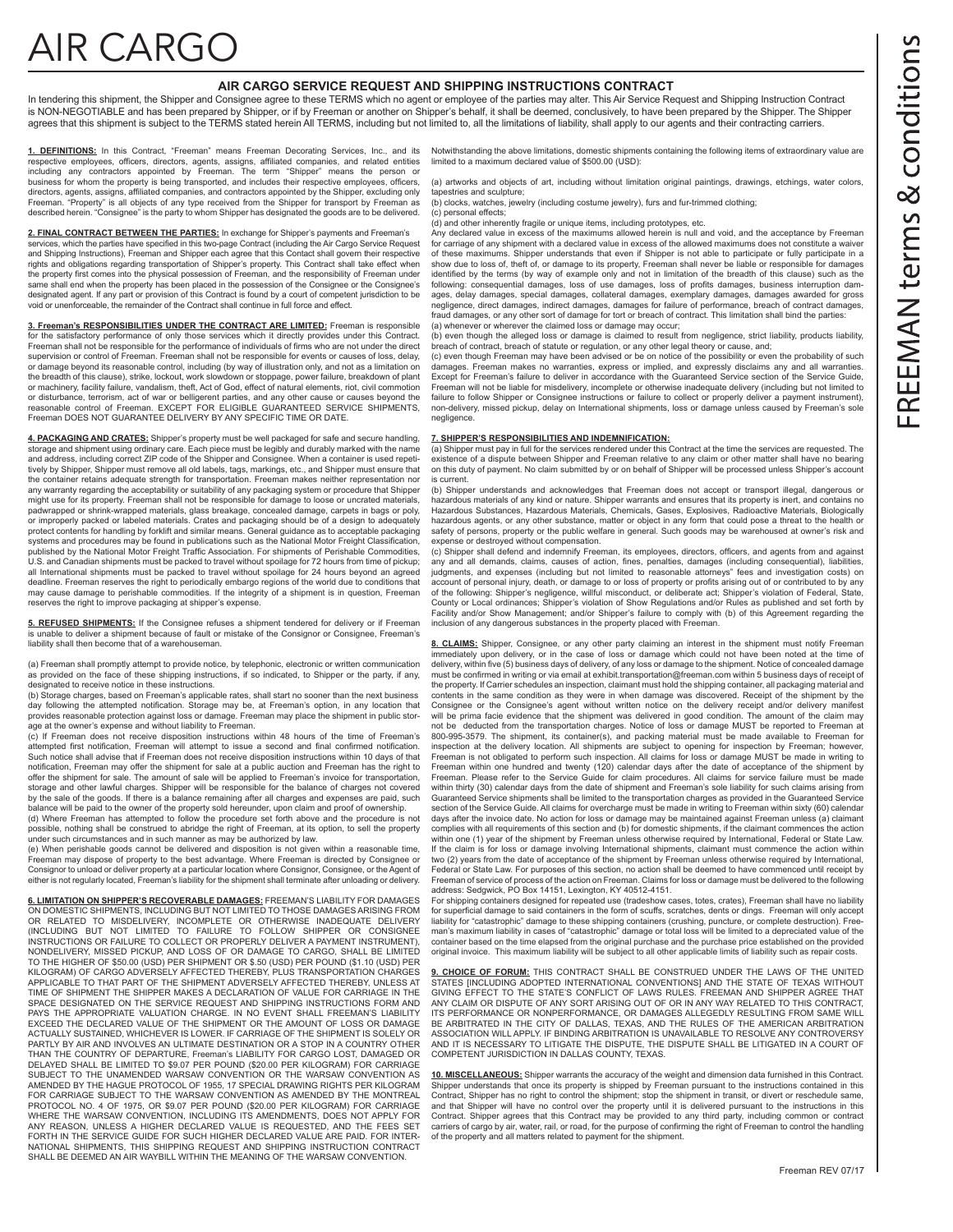# **MOTOR CARGO**

#### **MOTOR CARGO SERVICE REQUEST AND SHIPPING INSTRUCTIONS CONTRACT**

This Contract establishes your legal obligations with regard to the property described herein being shipped with Freeman Transportation. It specifically limits your rights and possible recovery if your property is lost or damaged. You must accept all terms and conditions of this Contract. You confirm that you have read and agree with all the terms and conditions of this Contract by receipt without contest. This Contract may not be waived or varied, except in writing, and then only by an authorized representative of Freeman.

**1. DEFINITIONS.** In this Contract, "Freeman" means Freeman Expositions, Inc., and its respective employ-<br>ees, officers, directors, agents, assigns, affiliated companies, and related entities including any contractors appointed by Freeman. The term "Shipper" means the person or business for whom the property is being transported, and includes their respective employees, officers, directors, agents, assigns, affiliated companies, and contractors appointed by the Shipper, excluding only Freeman. "Property" is all objects of any type received from the Shipper for transport by Freeman as described herein. "Consignee" is the party to whom Shipper has designated the goods are to be delivered.

**2. FINAL CONTRACT BETWEEN THE PARTIES.** In exchange for Shipper's payments and Freeman's services, which the parties have specified in this Contract, Freeman and Shipper each agree that this Contact shall govern their respective rights and obligations regarding transportation of Shipper's property. This Contract shall take effect when the property first comes into the physical possession of Freeman for inbound shipments and after loading on the applicable carrier for outbound shipments, and the respon-sibility of Freeman under same shall end when the property has been placed in the possession of the Consignee or the Consignee's designated agent. If any part or provision of this Contract is found by a court of competent jurisdiction to be void or unenforceable, the remainder of the Contract shall continue in full force and effect.

**3. FREEMAN'S RESPONSIBILITIES UNDER THE CONTRACT ARE LIMITED.** Freeman shall not be responsible for the performance of individuals or firms who are not under the direct supervision or control of Freeman. Freeman shall not be responsible for events or causes of loss, delay, or damage beyond its reasonable control, including (by way of illustration only, and not as a limitation on the breadth of this clause), strike, lockout, work slowdown or stoppage, power failure, breakdown of plant or machinery, facility failure,<br>vandalism, theft, Act of God, effect of natural elements, riot, civil commotion or disturbance, terrorism, act of war or belligerent parties, and any other cause or causes beyond the reasonable control of Freeman. Freeman shall not be liable for delay caused by highway obstructions, or faulty or impassable highways, or lack of capacity of any highway, bridge, or ferry, or caused by breakdown or mechanical defects of vehicles or equipment, or from any cause other than the negligence of Freeman. Freeman shall not be bound to transport by any particular schedule, means, vehicle or otherwise, other than with reasonable dispatch.

**4. PACKAGING AND CRATES.** Shipper's property must be well packaged for safe and secure handling, storage and shipment using ordinary care. Freeman makes neither representation nor any warranty regarding the acceptability or suitability of any packaging system or procedure that Shipper might use for its property. Freeman shall not be responsible for damage to loose or uncrated materials, padwrapped or shrink-wrapped materials, glass breakage, concealed damage, carpets in bags or poly, or improperly packed or labeled materials. Crates and packaging should be of a design to adequately protect contents for handling by forklift and similar means. General guidance as to acceptable packaging systems and procedures may be found in publications such as the National Motor Freight Classification, published by the<br>National Motor Freight Traffic Association. If the integrity of a shipment is in question. Freeman reserves the National Motor Freight Traffic Association. If the integrity of a shipment is in question, Free right to improve packaging at shipper's expense.

**5. PERISHABLE GOODS.** Goods of a perishable nature are carried in dry trailers without environmental or atmospheric control or other special services unless Shipper states on the face of the "Service Request and Shipping Instructions" that the goods are to be carried in a refrigerated, heated, specially ventilated or otherwise specially equipped trailer. This carriage may be subject to additional charges. Shipper is re-sponsible for bringing the goods to the proper temperature before loading the goods into the trailer, for the proper stowage of the goods within the trailer, and for setting the temperature (including maintenance and repair), during all times after the trailer is spotted by Freeman and before the trailer is received by Freeman. Freeman is not responsible for product deterioration caused by inherent vice, defects in the merchandise or transit times in excess of product shelf life. Refrigerated, heated, specially ventilated or otherwise specially equipped trailers are not equipped to change the temperature of goods (they are equipped only to maintain equipped temperature). Shipper will give written notice of requested temperature setting of the thermostatic controls before receipt of the goods by Freeman. When a loaded trailer is received, Freeman will verify that the thermostatic controls are set to maintain trailer temperature as requested. Freeman is unable to determine whether the goods were at the proper temperature when they were loaded into the trailer or when the trailer is delivered to Freeman. Air temperature at the unit sensor will be maintained within a proper range of plus or minus 5 degrees Fahrenheit of the temperature requested by Shipper on the face of the "Service Request and Shipping Instructions" if the goods were at that temperature when loaded into the container and if the temperature controls were properly set when the container was loaded.

**6. REFUSED SHIPMENTS.** If the Consignee refuses a shipment tendered for delivery or if Freeman is unable to deliver a shipment because of fault or mistake of Freeman, Freeman's liability shall then become that of a warehouseman.

(a) Freeman shall promptly attempt to provide notice, by telephonic, electronic or written communication as provided on the face of these shipping instructions, if so indicated, to Shipper or the party, if any, designated in these instructions to receive notice.

(b) Storage charges, if applicable, shall start no sooner than the next business day following the attempted notification. Storage may be, at Freeman's option, in any location that provides reasonable protection against loss or damage. Freeman may place the shipment in public storage at the owner's expense and without liability to Freeman.

(c) If Freeman does not receive disposition instructions within 48 hours of the time of Freeman's attempted first notification, Freeman will attempt to issue a second and final confirmed notification. Such notice shall advise that if Freeman does not receive disposition instructions within 10 days of that notification, Freeman may offer the shipment for sale at a public auction and Freeman has the right to offer the shipment for sale. The amount of sale will be applied to Freeman's invoice for transportation, storage and other lawful charges. Shipper will be responsible for the balance of charges not covered by the sale of the goods. If there is a balance remaining after all charges and expenses are paid, such balance will be paid to the owner of the property sold hereunder, upon claim and proof of ownership.

(d) Where Freeman has attempted to follow the procedure set forth above and the procedure is not possible, nothing shall be construed to abridge the right of Freeman, at its option, to sell the property under such circumstances and in such manner as may be authorized by law.

(e) When perishable goods cannot be delivered and disposition is not given within a reasonable time, Freeman may dispose of property to the best advantage. When Freeman is directed by Consignee or Consignor to unload or deliver property at a particular location where Consignor, Consignee, or the Agent of either is not regularly located, Freeman's liability for the shipment shall terminate after unloading or delivery.

**7. INSURANCE. Freeman IS NOT AN INSURER.** Shipper is responsible for obtaining insurance for its property. Freeman provides no insurance for Shipper or its property.

**8. LIMITATION ON SHIPPER'S RECOVERABLE DAMAGES.** Shipper understands that even if shipper's property is lost, stolen, or damaged, Freeman does not pay replacement or restoration cost of any property.<br>**FREEMAN'S MAXIMUM LIABILITY SHALL BE THE AMOUNT OF PROVEN ACTUAL VALUE NOT EX-CEEDING THE LOWER OF FAIR MARKET VALUE**.

**(THE "FAIR MARKET VALUE" EQUALS THE AS IS WHERE IS PRICE FOR THE PROPERTY AT THE LOCATION OF THE SHOW TO WHICH PRICE A WILLING BUYER AND A WILLING SELLER WOULD AGREE IN AN ORDINARY COURSE OF BUSINESS, ARM'S LENGTH SALE.) OR \$5.00 (USD) PER POUND OF CARGO LOST OR DAMAGED UNLESS AT THE TIME OF SHIPMENT SHIPPER MAKES A DECLARATION OF VALUE FOR CARRIAGE IN THE SPACE DESIGNATED ON THE SHIPPING INSTRUCTIONS AND PAYS THE APPROPRIATE VALUATION CHARGE.** Even if Shipper has made a declaration of value, liability shall never exceed the depreciated original invoice value or the fair market value of the property, whichever is less. The value per pound for applying declared valuation charges shall be determined by dividing Shipper's declared value for carriage by the actual weight of the shipment. In all cases not prohibited<br>by law, where a lower value than the actual value of the said property has been stated in writi charges, if paid, shall be the maximum recoverable amount for loss or damage. **Notwithstanding the above limitations,**  all shipments containing the following items of extraordinary value are limited to a maximum declared value of **\$500.00 (USD):** (a) Artworks and objects of art, including without limitation, original paintings, drawings, etchings, watercol-<br>ors, tapestries and sculptures or prototypes; (b) Clocks, jewelry, including costume jewelry (c) Personal effects, including without limitation, papers and documents; or (d) Coin money, currency, gift certificates, debit<br>cards, credit cards, and any other items of extraordinary value. (e) For either unmarked, unla television monitors, the maximum liability is the lesser of \$3.00 (USD) per pound or the actual invoice price.

Any declared value in excess of the maximums allowed herein is null and void, and the acceptance by Freeman for carriage of any shipment with a declared value in excess of the allowed maximums does not constitute a waiver of these maximums. In any event, (excluding small package program shipments) **Freeman's MAXIMUM LIABILITY WILL NEVER BE MORE THAN \$100,000 PER SHIPMENT.** Shipper understands that even if Shipper is not able to participate or fully participate in a Show due to loss of, theft of, or damage to their property, Freeman shall not be liable or responsible for damages identified<br>by the terms (by way of example only and not in limitation of the breadth of this clause) such a damages, loss of use damages, loss of profits damages, business interruption damages, delay damages, special damages,<br>collateral damages, exemplary damages, damages awarded for gross negligence, direct damages, indirect da damages for failure of performance, breach of contract damages, fraud damages, or any other sort of damage for tort or<br>breach of contract. This limitation shall bind the parties: (a) WHENEVER OR WHEREVER THE CLAIMED LOSS O **NEGLIGENCE, STRICT LIABILITY, PRODUCTS LIABILITY, BREACH OF CONTRACT, BREACH OF STATUTE OR REGULATION, OR ANY OTHER LEGAL THEORY OR CAUSE, AND; (c) EVEN THOUGH FREEMAN MAY HAVE BEEN ADVISED OR BE ON NOTICE OF THE POSSIBILITY OR EVEN THE PROBABILITY OF SUCH DAMAGES.** 

#### **9. SHIPPER'S RESPONSIBILITIES AND INDEMNIFICATION:**

(a) Shipper must pay in full for the services rendered under this Agreement at the time the services are requested. The existence of a dispute between Shipper and Freeman relative to any claim or other matter shall have no bearing on this duty of payment. No claim may be submitted by or on behalf of Shipper to Freeman unless Shipper's account is current.

(b) Shipper understands and acknowledges that Freeman does not accept or transport illegal or hazardous materials of any kind or nature. Shipper warrants and will ensure that its property is inert, and contains no Hazardous Substances, Hazardous<br>Materials, Chemicals, Gasses, Explosives, Radioactive Materials, Biologically hazardous agents, o matter or object in any form that could pose a threat to the health or safety of Freeman persons, property, or the public welfare in general. Such goods may be warehoused at owner's risk and expense or destroyed without compensation.

(c) Shipper shall defend and indemnify Freeman, its employees, directors, officers, and agents from and against any and all demands, claims, causes of action, fines, penalties, damages (including consequential), liabilities, judgments, and expenses (including but not limited to reasonable attorneys" fees and investigation costs) on account of personal injury, death, or damage to or loss of property or profits arising out of or contributed to by any of the following: Shipper's negligence, willful misconduct, or deliberate act; Shipper's violation of Federal, State, County or Local ordinances; Shipper's violation of Show Regulations and/or Rules as published and set forth by Facility and/or Show Management; and/or Shipper's failure to comply with subsection (b) of this section regarding the inclusion of any dangerous substances in the property placed with Freem

**10. CLAIMS.** Claims must be filed in writing within nine (9) months after the date of delivery of the property (or in the case of export traffic, within nine (9) months after delivery at the port of export), except that claims for failure to make delivery must be filed within nine (9) months after a reasonable time for delivery has elapsed. Suits for loss, damage, or<br>delay shall be instituted against Freeman no later than two (2) years and one (1) day from the day is given by Freeman to the claimant that Freeman has disallowed the claim or any part or parts of the claim specified in the notice. Shipper shall deliver notice of claim for loss or damage by hand, U.S. mail, courier, facsimile, or electronic means to Sedgwick, PO Box 14151, Lexington, KY 40512-4151 as soon as loss or damage is discovered. The notice of claim shall invite a prompt joint survey of the damage, at a time and place to be agreed between the parties, and such survey shall go forward promptly. However, if in any case the property is received by the Consignee or the Consignee's agent without notice of loss or damage to property being served on Freeman within 5 business days of the receipt of the property, it is agreed between Freeman and Shipper that in that instance the presumption shall arise that<br>the property was delivered in proper quantity and in good condition. Notice of concealed damage must writing or via email at exhibit.transportation@freeman.com within 5 business days of receipt of the property. If Carrier<br>schedules an inspection, claimant must hold the shipping container, all packaging material and conten condition as they were in when damage was discovered. Claims filed more than nine (9) months following the date on which the property was delivered or should have been delivered are agreed to be forever time barred.

For shipping containers designed for repeated use (tradeshow cases, totes, crates), Freeman shall have no liability for superficial damage to said containers in the form of scuffs, scratches, dents or dings. Freeman will only accept liability<br>for "catastrophic" damage to these shipping containers (crushing, puncture, or complete destruction mum liability in cases of "catastrophic" damage or total loss will be limited to a depreciated value of the container based on the time elapsed from the original purchase and the purchase price established on the provided original invoice. This maximum liability will be subject to all other applicable limits of liability such as repair costs.

**11. CHOICE OF FORUM / ARBITRATION.** THIS CONTRACT SHALL BE CONSTRUED UNDER THE LAWS OF THE STATE OF TEXAS WITHOUT GIVING EFFECT TO ITS CONFLICT OF LAWS RULES. EXCLUSIVE VENUE FOR ALL DISPUTES ARISING OUT OF CONTRACT, TORT, COMMON LAW OR RELATING TO THE ENFORCEMENT<br>OR INTERPRETATION OF THIS CONTRACT SHALL RESIDE IN A COURT OF COMPETENT JURISDICTION IN DALLAS COUNTY, TEXAS. Notwithstanding anything herein to the contrary, any controversy or claim arising out of or<br>relating to this Agreement, or the breach thereof, shall be exclusively settled by arbitration administered can Arbitration Association in accordance with its Commercial Arbitration Rules and judgment on the award rendered by the arbitrator(s) may be entered by any court having jurisdiction thereof.

**12. MISCELLANEOUS.** (a) Shipper warrants the accuracy of the weight and dimension data furnished in this Contract; (b) Shipper understands that once its property is shipped by Freeman pursuant to the instructions contained in this<br>Contract, Shipper has no right to control the shipment, stop the shipment in transit, or divert or resched Shipper agrees that this Contract may be provided to any third party, including common or contract carriers of cargo by air, water, rail, or road, for the purpose of confirming the right of Freeman to control the handling of the property and all matters related to payment for the shipment. Shipper agrees that all shipments are subject to correction and final charges determined by the actual or re-weighed weight of the shipment.

**13. SMALL PACKAGE PROGRAM.** If items shipped via Freeman's Small Packages program are lost, damaged or destroyed while in Freeman's possession, **FREEMAN'S MAXIMUM LIABILITY SHALL BE \$100 per package UNLESS AT THE TIME OF SHIPMENT SHIPPER MAKES A DECLARATION OF VALUE IN THE SPACE DESIGNATED ON THE SHIPPING INSTRUCTIONS AND PAYS THE APPROPRIATE VALUATION CHARGE.** If small packages are received by the Shipper and notice of loss or damage is not received by Freeman within 15 days of the delivery of the property, the parties agree that the presumption shall arise that the property was delivered in proper quantity and in good condition.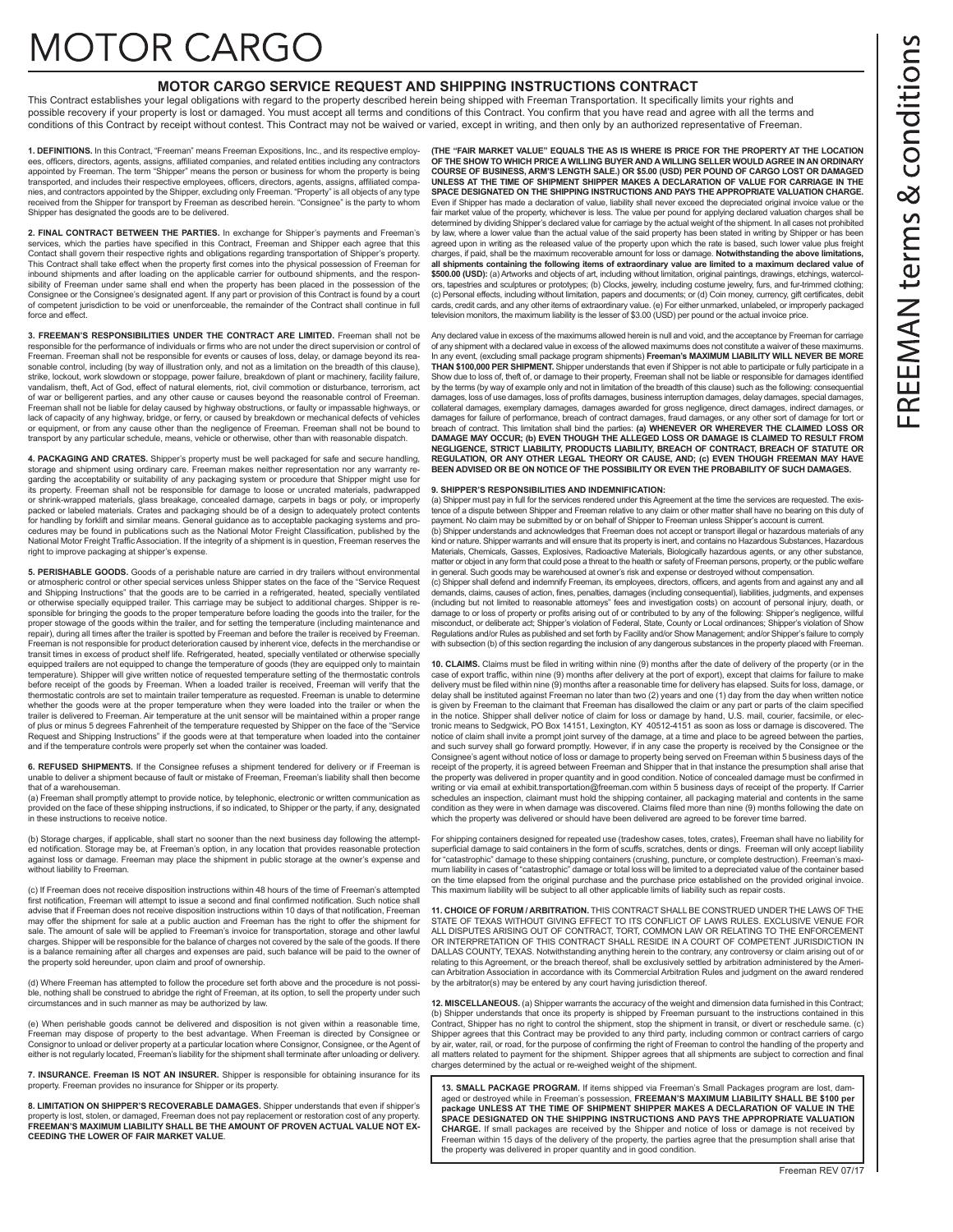#### **COMPLETE THIS FORM ONLY IF YOU ARE SHIPPING YOUR EXHIBIT MATERIALS BY FREEMAN EXHIBIT TRANSPORTATION**

# **FREEMAN**

(800) 995-3579 Toll Free US & Canada

(817) 607-5100 Local and International

#### INCLUDE THE FREEMAN METHOD OF PAYMENT FORM WITH YOUR ORDER

| NAME OF SHOW: <b>AAAS ERN CONFERENCE IN STEM / FEBRUARY 22 - 24, 2018</b> |  |
|---------------------------------------------------------------------------|--|
|                                                                           |  |

COMPANY NAME \_\_\_\_\_\_\_\_\_\_\_\_\_\_\_\_\_\_\_\_\_\_\_\_\_\_\_\_\_\_\_\_\_\_\_\_\_\_\_\_\_\_\_\_\_\_\_\_\_\_\_\_\_\_\_\_\_\_\_\_\_\_ BOOTH #: \_\_\_\_\_\_\_\_\_\_\_\_\_\_\_\_\_\_\_\_\_\_\_\_\_

CONTACT NAME:\_\_\_\_\_\_\_\_\_\_\_\_\_\_\_\_\_\_\_\_\_\_\_\_\_\_\_\_\_\_\_\_\_\_\_\_\_\_\_\_\_\_\_\_\_\_\_\_\_\_\_\_\_\_ PHONE #: \_\_\_\_\_\_\_\_\_\_\_\_\_\_\_\_\_\_\_\_\_\_\_\_\_

E-MAIL ADDRESS

For Assistance, please call (800) 995-3579 Toll Free US & Canada or (817) 607-5100 to speak with one of our experts.

| For fast, easy ordering, go to www.freeman.com                                                                                                                                                                                                                                                                                                                                                                                                                                                                                                                                                                                                                     |  |  |  |  |
|--------------------------------------------------------------------------------------------------------------------------------------------------------------------------------------------------------------------------------------------------------------------------------------------------------------------------------------------------------------------------------------------------------------------------------------------------------------------------------------------------------------------------------------------------------------------------------------------------------------------------------------------------------------------|--|--|--|--|
| <b>EXHIBIT TRANSPORTATION</b>                                                                                                                                                                                                                                                                                                                                                                                                                                                                                                                                                                                                                                      |  |  |  |  |
| <b>SHIPPING INFORMATION</b><br>Items to be shipped<br>Number of Pieces<br>Weight<br>Crates (wooden)<br>Cartons (cardboard)<br>_____ Cases/Trunks (fiber) (color ____________ ) ________<br>Skids/Pallets<br>Total                                                                                                                                                                                                                                                                                                                                                                                                                                                  |  |  |  |  |
| Size of largest piece: (H) ________ (W) ______ (L) _______<br>NOTE: Shipments will be weighed and measured prior to delivery.                                                                                                                                                                                                                                                                                                                                                                                                                                                                                                                                      |  |  |  |  |
| <b>OUTBOUND SHIPPING</b>                                                                                                                                                                                                                                                                                                                                                                                                                                                                                                                                                                                                                                           |  |  |  |  |
| $\Box$ I would like to schedule outbound Freeman Exhibit<br>Transportation. Please provide me with a Material Handling<br>Agreement at show site for my shipping instructions and<br>signature. So we may print your Outbound Material Handling<br>Agreement and labels, please complete the following<br>information if different from pick up address:<br>Ship to address:<br>Number of Labels:<br><b>SEND COMPLETED FORM VIA:</b><br>E-mail:<br>exhibit.transportation@freeman.com<br>Fax: (469) 621-5810<br><b>A TRANSPORTATION EXPERT</b><br>WILL CONTACT YOU TO CONFIRM<br><b>RECEIPT OF YOUR ORDER AND</b><br><b>FINALIZE DETAILS</b><br>(466271)<br>SHOW # |  |  |  |  |
|                                                                                                                                                                                                                                                                                                                                                                                                                                                                                                                                                                                                                                                                    |  |  |  |  |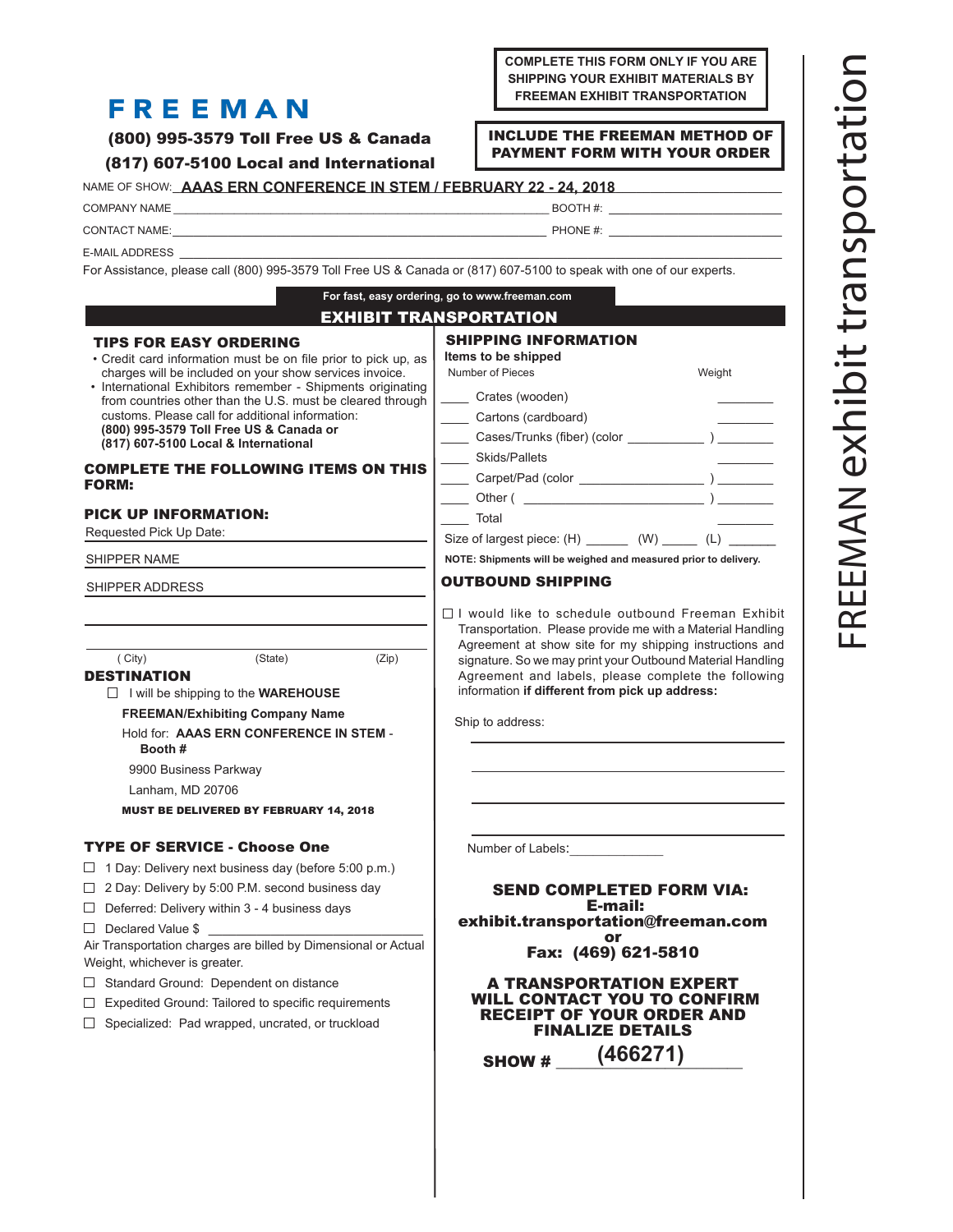# **FREEMAN**

# **R U S H** *D O N O T D E L A Y*

*RECEIVING DATE BEGINS: JANUARY 22, 2018*

*DEADLINE DATE IS: FEBRUARY 14, 2018*

**TO: \_\_\_\_\_\_\_\_\_\_\_\_\_\_\_\_\_\_\_\_\_\_\_\_\_\_\_\_\_\_\_\_\_\_\_\_\_\_\_\_\_**

*EXHIBITOR NAME*

**C/O: FREEMAN 9900 BUSINESS PARKWAY LANHAM, MD 20706**

# **WAREHOUSE (466271)**

# **R U S H** *D O N O T D E L A Y*

*RECEIVING DATE BEGINS: JANUARY 22, 2018*

# *DEADLINE DATE IS: FEBRUARY 14, 2018*

**TO: \_\_\_\_\_\_\_\_\_\_\_\_\_\_\_\_\_\_\_\_\_\_\_\_\_\_\_\_\_\_\_\_\_\_\_\_\_\_\_\_\_**

*EXHIBITOR NAME*

**C/O: FREEMAN 9900 BUSINESS PARKWAY LANHAM, MD 20706**

> **WAREHOUSE (466271)**

| EVENT: AAAS ERN CONFERENCE IN STEM |    |  | <b>EVENT: AAAS ERN CONFERENCE IN STEM</b> |     |      |
|------------------------------------|----|--|-------------------------------------------|-----|------|
| BOOTH NO.                          | ΝO |  | FRES. I BOOTH NO.                         | NO. | PCS. |

THE ABOVE LABELS ARE PROVIDED FOR YOUR CONVENIENCE. PLACE ONE ON EACH PIECE SHIPPED TO ENSURE PROPER DELIVERY. IF MORE LABELS ARE NEEDED, COPIES ARE ACCEPTABLE.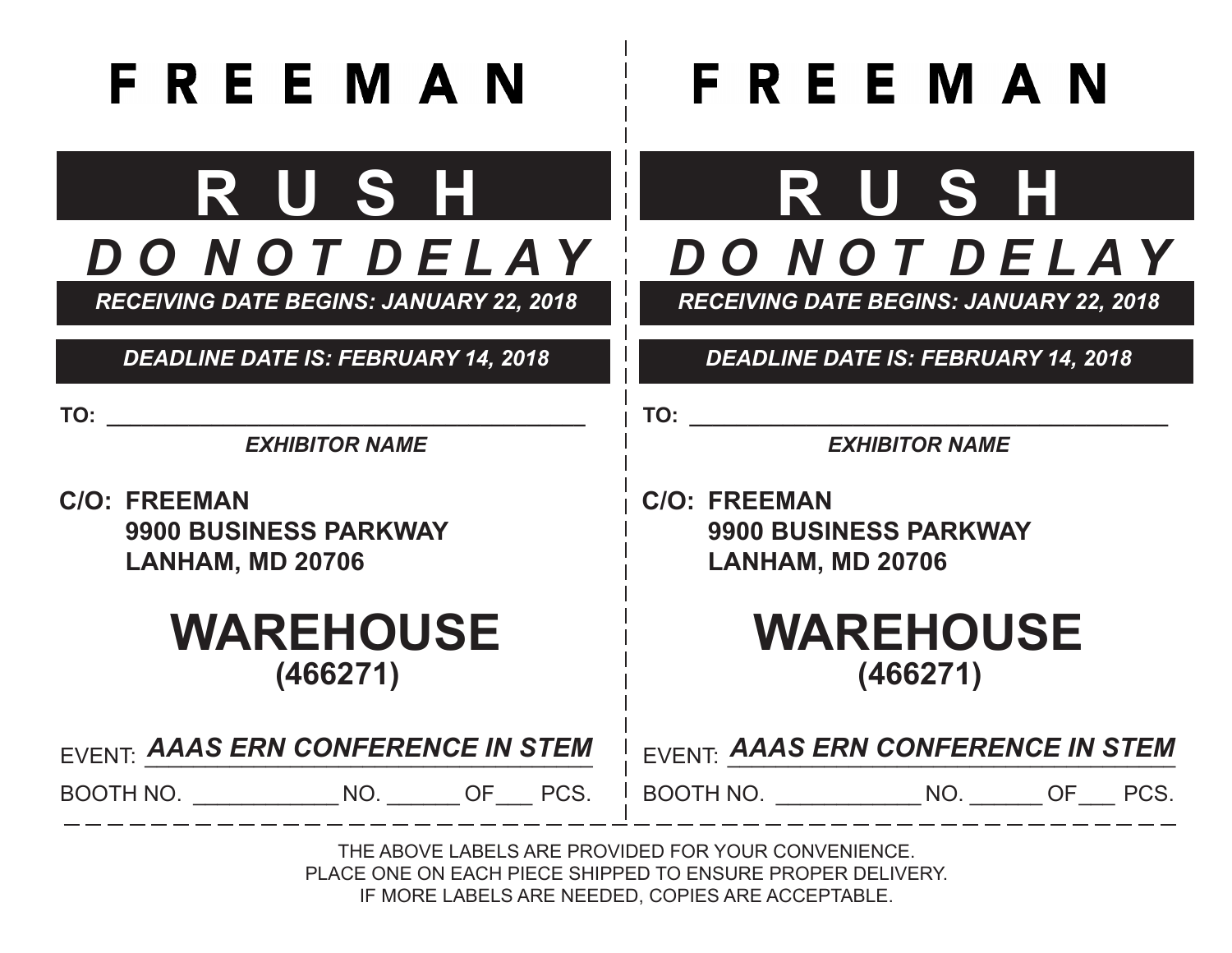# FREIGHT SERVICES

# WHAT ARE FREIGHT SERVICES?

As the official service contractor, Freeman is the exclusive provider of freight services. Material handling includes unloading your exhibit material, storing up to 30 days in advance at the warehouse address, delivering to the booth, the handling of empty containers to and from storage, and removing of material from the booth for reloading onto outbound carriers. It should not be confused with the cost to transport your exhibit material to and from the convention or event. You have two options for shipping your advance freight — either to the warehouse or directly to show site.

### HOW DO I SHIP TO THE WAREHOUSE?

- We will accept freight beginning 30 days prior to show move-in.
- To check on your freight arrival, call Exhibitor Services at the location listed on the Quick Facts.
- To ensure timely arrival of your materials at show site, freight should arrive by the deadline date listed on the Quick Facts. Your freight will still be received after the deadline date, but additional charges will be incurred.
- The warehouse will receive shipments Monday through Friday, except holidays. Refer to the Quick Facts for warehouse hours. No appointment is necessary.
- The warehouse will accept crates, cartons, skids, trunks/cases and carpets/pads. Loose or pad-wrapped material must be sent directly to show site.
- All shipments must have a bill of lading or delivery slip indicating the number of pieces, type of merchandise and weight.
- Shipments received without receipts or freight bills, such as Federal Express and UPS, will be delivered to the booth without guarantee of piece count or condition.
- Certified weight tickets must accompany all shipments.
- Warehouse freight will be delivered to the booth prior to exhibitor set up.

# HOW DO I SHIP TO SHOW SITE?

- Freight will be accepted only during exhibitor move-in. Please refer to the Quick Facts for the specific exhibitor move-in dates and times.
- All shipments must have a bill of lading or delivery slip indicating the number of pieces, type of merchandise and weight.
- Shipments received without receipts or freight bills, such as Federal Express and UPS, will be delivered to the booth without guarantee of piece count or condition.
- Certified weight tickets must accompany all shipments.

### WHAT ABOUT PREPAID OR COLLECT SHIPPING CHARGES?

- Collect shipments will be returned to the delivery carrier.
- To ensure that your freight does not arrive collect, mark your bill of lading "prepaid."
- "Prepaid" designates that the transportation charges will be paid by the exhibitor or a third party.

# HOW SHOULD I LABEL MY FREIGHT?

- The label should contain the exhibiting company name, the booth number and the name of the event.
- The specific shipping address for either the warehouse or show site is located on the Quick Facts.

## HOW DO I ESTIMATE MY MATERIAL HANDLING CHARGES?

- Charges will be based on the weight of your shipment. Each shipment received is billed individually and is subject to the applicable show weight minimum. The shipment weight will be rounded to the next 100 pounds. Each 100 pounds is considered one "cwt." (one hundred weight). All shipments are subject to reweigh.
- On the Material Handling Order Form, select whether the freight will arrive at the warehouse or be sent directly to show site.
- Next, select the rate for the freight category that best describes your shipment.There are four categories of freight:

**Crated:** material that is skidded or is in any type of shipping container that can be unloaded at the dock with no additional handling required.

**Special Handling:** material delivered by the carrier in such a manner that it requires additional handling, such as ground unloading, stacked and constricted space unloading, designated piece unloading, loads mixed with pad-wrapped material, loads failing to maintain shipping integrity, and shipments that require additional time, equipment or labor to unload. Federal Express and UPS are included in this category due to their delivery procedures.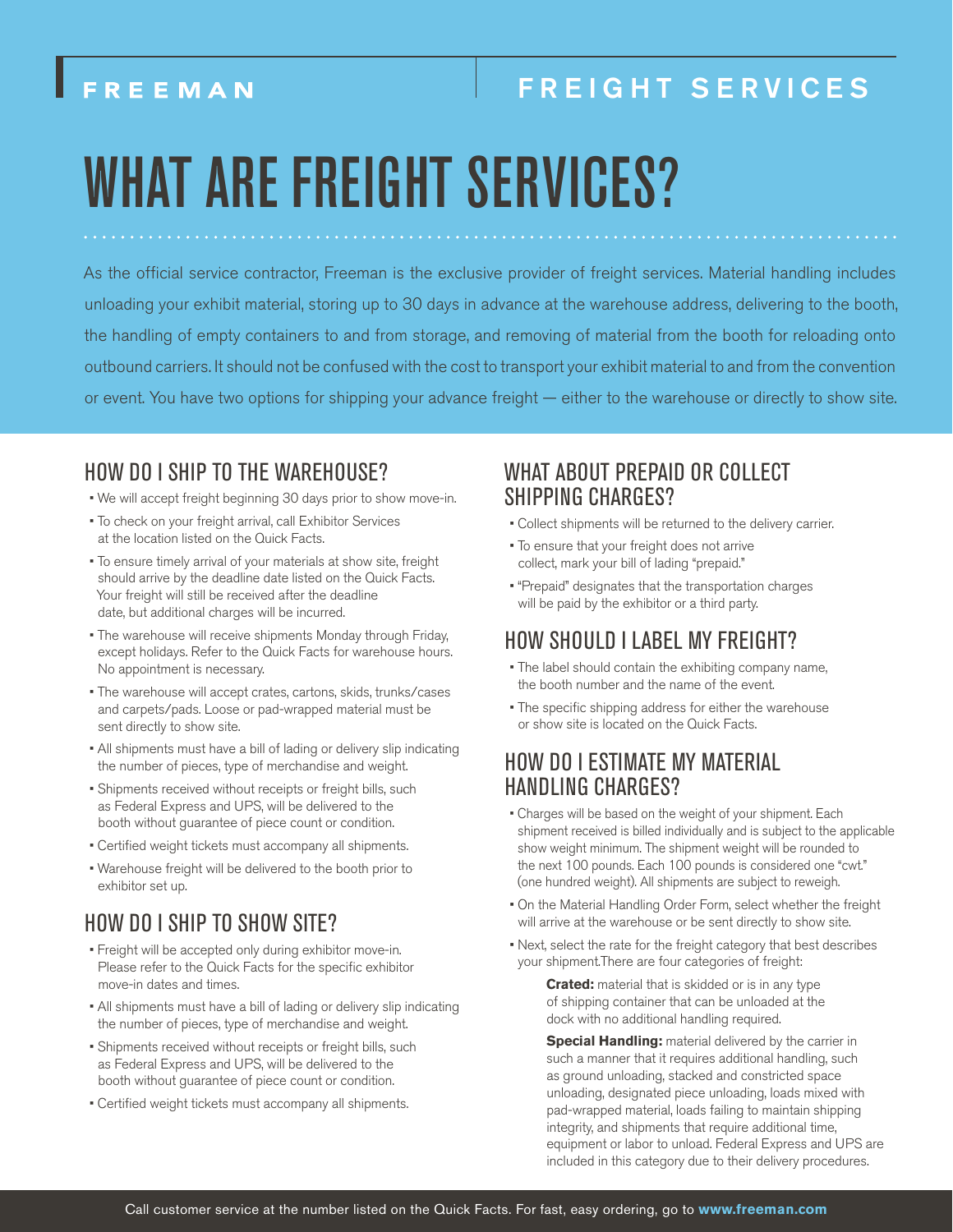# FREIGHT SERVICES

**Uncrated:** material that is shipped loose or pad-wrapped, and/or unskidded machinery without proper lifting points.

- **Carpet and/or Pad Only:** shipments that consist of loose carpet and/or padding only require additional labor and equipment to unload.
- All inbound and outbound shipments are subject to overtime charges if the shipments are received, loaded or unloaded during the overtime hours specified on the Material Handling Order Form. This includes both warehouse and show site shipments.
- Add any late delivery or off-target charges listed on the Material Handling Order Form if the freight will be received after the deadlines listed on the Quick Facts.
- The above services, whether used completely or in part, are offered as a package and the charges will be based on the total inbound weight of the shipment.

# WHAT HAPPENS TO MY EMPTY CONTAINERS DURING THE SHOW?

- Pick up "Empty Labels" at the Freeman Service Center. Once the container is completely empty, place a label on each container individually. Labeled empty containers will be picked up periodically and stored in non-accessible storage during the event.
- At the close of the show, the empty containers will be returned to the booth in random order. Depending on the size of the show, this process may take several hours.

### HOW DO I PROTECT MY MATERIALS AFTER THEY ARE DELIVERED TO THE SHOW OR BEFORE THEY ARE PICKED UP AFTER THE SHOW?

• Consistent with trade show industry practices, there may be a lapse of time between the delivery of your shipment(s) to your booth and your arrival. The same is true for the outbound phase of the show — the time between your departure and the actual pick-up of your materials. During these times, your materials will be left unattended. We recommend that you arrange for a representative to stay with your materials or that you hire security services to safeguard your materials.

### HOW DO I SHIP MY MATERIALS AFTER THE CLOSE OF THE SHOW?

- Each shipment must have a completed Material Handling Agreement in order to ship materials from the show. All pieces must be labeled individually.
- To save time, complete and submit the Outbound Shipping Form in advance, or you may contact the Freeman Service Center at show site for your shipping documents.
- Once we receive your outbound shipping information we will create your Material Handling Agreement and shipping labels. If the shipping information is provided in advance, the Material Handling Agreement will be delivered to your booth with your invoice. Otherwise the Material Handing Agreement and labels will be available for pick up at the Freeman Service Center.
- After materials are packed, labeled, and ready to be shipped, the completed Material Handling Agreement must be turned in at the Freeman Service Center.
- Call your designated carrier with pick-up information. Please refer to the Quick Facts for specific dates, times and address for pick up. In the event your selected carrier fails to show by the final move-out day, your shipment will either be rerouted on Freeman's carrier choice or delivered back to the warehouse at the exhibitor's expense.
- For your convenience, approved show carriers will be on site to book outbound transportation if you have not made arrangements in advance.

## WHERE DO I GET A FORKLIFT?

- Forklift orders to install or dismantle your booth after materials are delivered may be ordered in advance or at show site. We recommend that you order in advance to avoid additional charges at show site. Refer to the Rigging Order Form for available equipment.
- Advance and show site orders for equipment and labor will be dispatched once a company representative signs the labor order at the Freeman Service Center.
- Start time is guaranteed only when equipment is requested for the start of the working day.

## DO I NEED INSURANCE?

- Be sure your materials are insured from the time they leave your firm until they are returned after the show. It is suggested that exhibitors arrange all-risk coverage. This can be done by riders to your existing policies.
- All materials handled by Freeman are subject to the Terms and Conditions, which can be found in the exhibit service manual or online at www.freeman.com.

## OTHER AVAILABLE FREIGHT SERVICES

(may not be available in all locations)

- Cranes
- Accessible storage at show site
- Exhibit transportation services (see enclosed brochure)
- Security storage at show site
- Short-term and long-term warehouse storage
- Local pick-up and delivery
- Priority empty return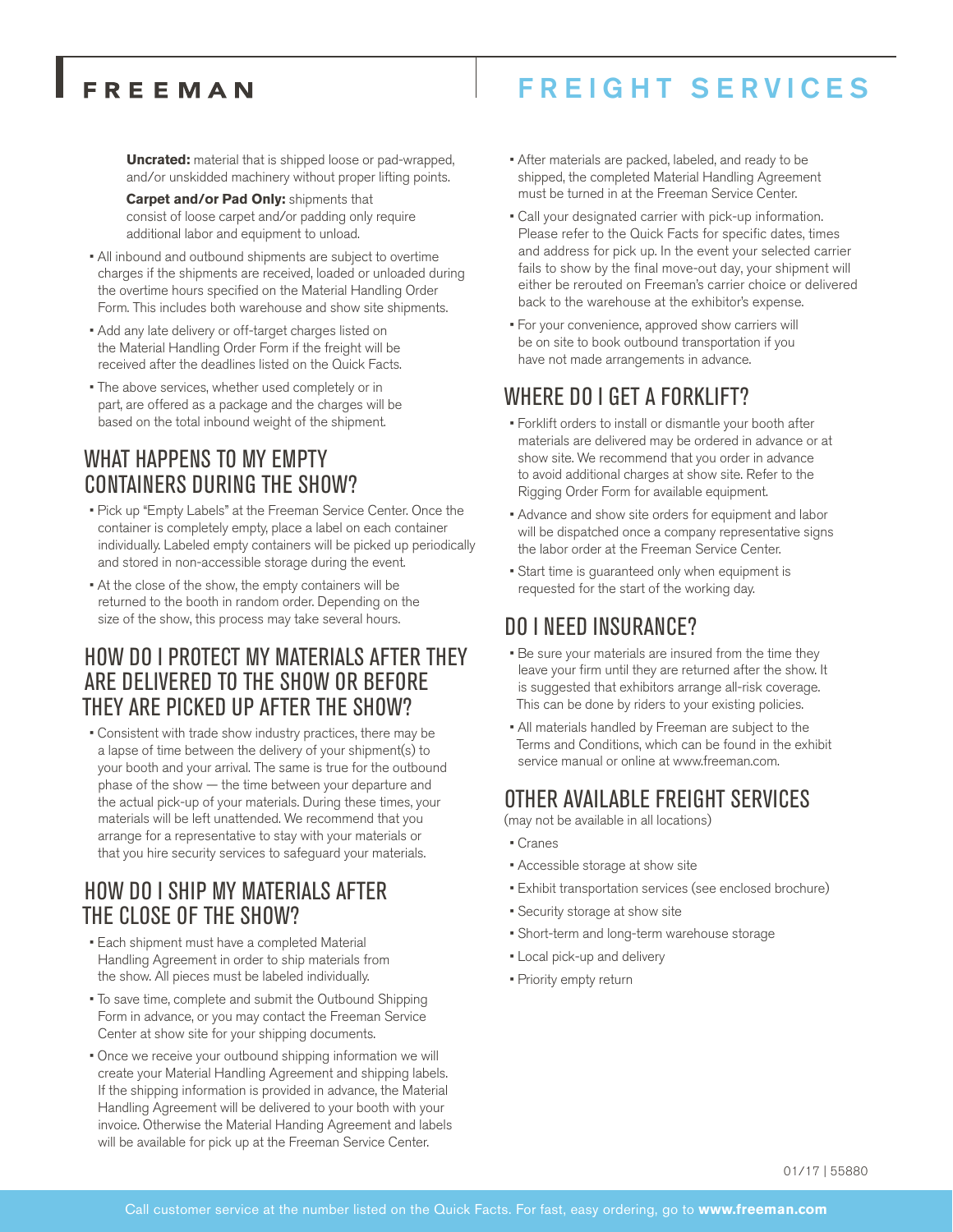#### FreemanWashingtonES@freeman.com

#### INCLUDE THE FREEMAN METHOD OF PAYMENT FORM WITH YOUR ORDER

#### NAME OF SHOW: **AAAS ERN CONFERENCE IN STEM / FEBRUARY 22 - 24, 2018**

COMPANY NAME \_\_\_\_\_\_\_\_\_\_\_\_\_\_\_\_\_\_\_\_\_\_\_\_\_\_\_\_\_\_\_\_\_\_\_\_\_\_\_\_\_\_\_\_\_\_\_\_\_\_\_\_\_\_\_\_\_\_\_\_\_\_ BOOTH #:\_\_\_\_\_\_\_\_\_\_\_\_\_\_\_\_\_\_\_\_\_\_\_\_\_

CONTACT NAME: THE CONTACT NAME:

E-MAIL ADDRESS \_\_\_\_\_\_\_\_\_\_\_\_\_\_\_\_\_\_\_\_\_\_\_\_\_\_\_\_\_\_\_\_\_\_\_\_\_\_\_\_\_\_\_\_\_\_\_\_\_\_\_\_\_\_\_\_\_\_\_\_\_\_\_\_\_\_\_\_\_\_\_\_\_\_\_\_\_\_\_\_\_\_\_\_\_\_\_

For Assistance, please call 301-918-7975 to speak with one of our experts.

Let Freeman Online<sup>®</sup> estimate your material handling charges for you. Log on to www.freeman.com, select your show and click on "Estimate My Material Handling Costs". From Freeman Online® you can print extra shipping label

#### MATERIAL HANDLING SERVICES

| <b>CRATED:</b>                                        | Material that is skidded or is in any type of shipping container that can be unloaded at the dock<br>with no additional handling required.                                                                                                                                                                                                                                                                                                                        |
|-------------------------------------------------------|-------------------------------------------------------------------------------------------------------------------------------------------------------------------------------------------------------------------------------------------------------------------------------------------------------------------------------------------------------------------------------------------------------------------------------------------------------------------|
| <b>SPECIAL HANDLING:</b><br>(See definitions on back) | Material delivered in such a manner that it requires additional handling, such as ground unloading,<br>stacked or constricted space unloading, designated piece unloading, shipment integrity, alternate<br>delivery location, loads mixed with pad wrapped material, no documentation and shipments that<br>require additional time, equipment or labor to unload. Federal Express, UPS & DHL are included<br>in this category due to their delivery procedures. |
| UNCRATED:                                             | Material that is shipped loose or pad-wrapped, and/or unskidded machinery without proper lifting points.                                                                                                                                                                                                                                                                                                                                                          |
| <b>STRAIGHT TIME:</b><br><b>OVERTIME:</b>             | <b>CARPET AND/OR PAD ONLY:</b> Shipments that consist of loose carpet and/or padding only require additional labor and equipment to unload.<br>8:00 A.M. to 5:00 P.M. Monday through Friday<br>5:00 P.M. to 8:00 A.M. Monday through Friday and all day Saturday                                                                                                                                                                                                  |
| <b>DOUBLE TIME:</b>                                   | All day Sunday and Holidays                                                                                                                                                                                                                                                                                                                                                                                                                                       |
|                                                       | (Overtime will be applied to all freight received at the warehouse and/or show site that must be<br>moved into or out of booth during above listed times.)                                                                                                                                                                                                                                                                                                        |
|                                                       | Recognized Holidays: New Year's Day, January 1, 2018; Martin Luther King Day, January 15, 2018; President's                                                                                                                                                                                                                                                                                                                                                       |
|                                                       | Day, February 19, 2018; Memorial Day, May 28, 2018; Independence Day, July 4, 2018; Labor Day,                                                                                                                                                                                                                                                                                                                                                                    |
|                                                       | September 3, 2018; Columbus Day, October 8, 2018; Veteran's Day, November 11, 2018; Thanksgiving Day,                                                                                                                                                                                                                                                                                                                                                             |
|                                                       | November 22, 2018; Day After Thanksgiving, November 23, 2018; Christmas Day, December 25, 2018                                                                                                                                                                                                                                                                                                                                                                    |

| <b>Description</b> | ---- | <b>Price Per</b><br><b>CWT</b> | 200 lb.<br><b>Minimum</b> |
|--------------------|------|--------------------------------|---------------------------|
|                    |      |                                |                           |

#### **RATE CLASSIFICATIONS:**

#### **Warehouse Shipment (200 lb. minimum)**

| 288.00 |
|--------|
|        |
| 432.00 |

**\*\*\*No shipments will be received at show site\*\*\***

| Small Package - Maximum weight is 30 lbs per shipment* |  |
|--------------------------------------------------------|--|
|                                                        |  |

\*A small package shipment is a shipment totaling any number of pieces with a combined weight not to exceed 30 lbs that is received on the same day, from the same shipper and delivered by the same carrier.

**All rates quoted above are straight time rates. Show site overtime hours are before 8:00 a.m. and after 5:00 p.m. on weekdays. All freight received at the warehouse that must be moved into or out of the booth before 8:00 a.m. or after 5:00 p.m. on weekdays will be charged additional overtime rates. Any time on Saturday, Sunday or holidays will be charged overtime or double time surcharges in addition to the above rates.**

| <b>ADDITIONAL SURCHARGES:</b>                                                       |        |              |              |                        |
|-------------------------------------------------------------------------------------|--------|--------------|--------------|------------------------|
| Shipment Delivered after Deadline Date (in addition to above rates)                 |        |              |              |                        |
|                                                                                     |        |              |              | 72.00                  |
| Overtime Charge - Inbound/Outbound - Mon-Fri & Sat (in addition to above rates)     |        |              |              |                        |
|                                                                                     |        |              |              | 65.50                  |
|                                                                                     |        |              |              | 85.00                  |
|                                                                                     |        |              |              | 98.50                  |
|                                                                                     |        |              |              | 98.50                  |
| Double Time Charge - Inbound/Outbound - Sun & Holidays (in addition to above rates) |        |              |              |                        |
|                                                                                     |        |              |              | 78.50                  |
|                                                                                     |        |              |              | 102.00                 |
|                                                                                     |        |              |              | 118.00                 |
|                                                                                     |        |              |              | 118.00                 |
|                                                                                     |        |              | Price per    | <b>Estimated Total</b> |
| <b>Description</b>                                                                  | Weight | <b>CWT</b>   | <b>CWT</b>   | Cost (200 lb. Min.)    |
|                                                                                     |        |              |              |                        |
|                                                                                     | ÷.     | $100 =$      |              |                        |
| <b>Surcharges</b>                                                                   |        | $\div$ 100 = |              |                        |
|                                                                                     |        |              | $0.00\%$ Tax |                        |
|                                                                                     |        |              | <b>Total</b> |                        |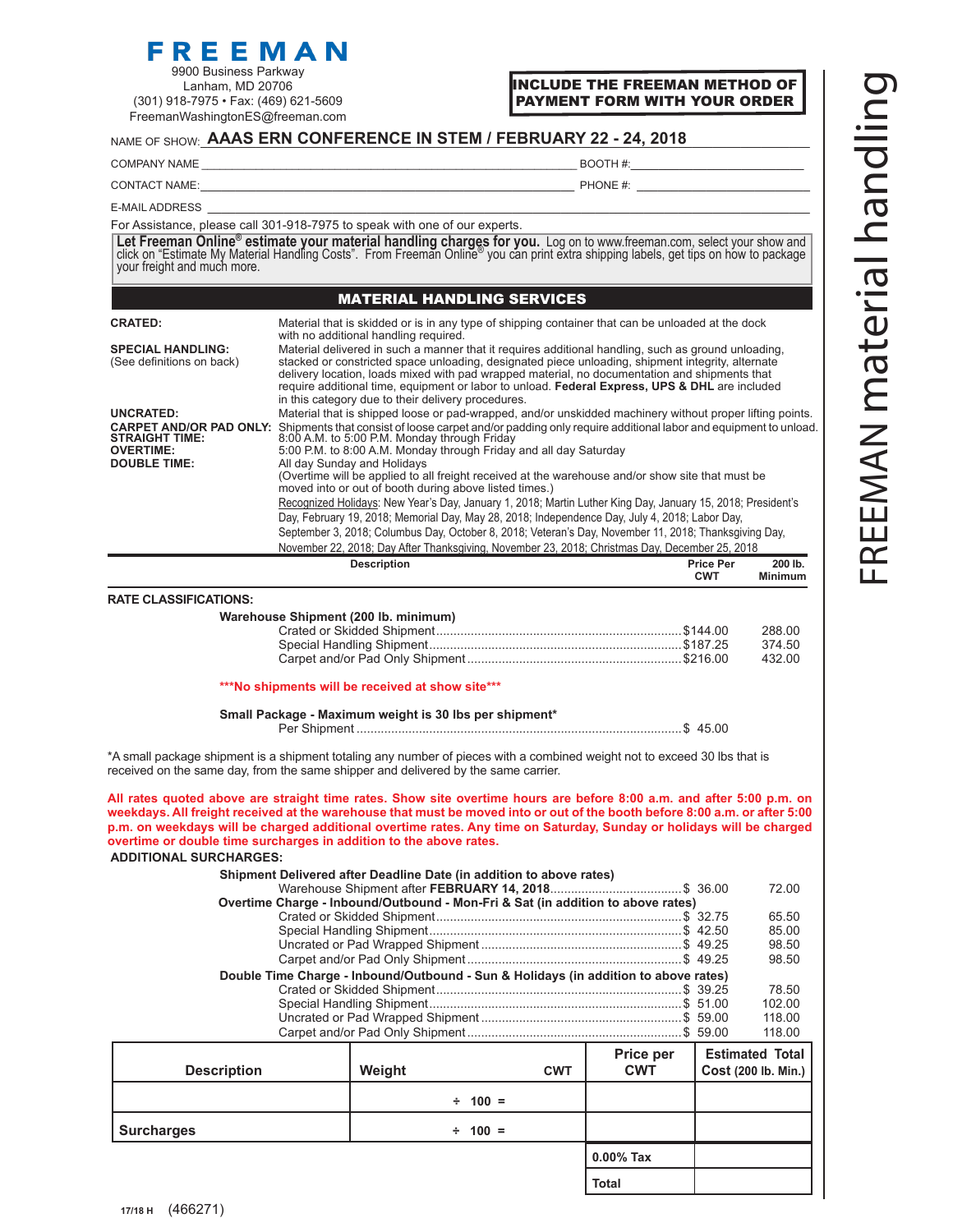## **SPECIAL HANDLING DEFINITIONS**

#### for frequently asked questions and material handling estimator tools, go to www.freemanco.com/store

Special handling applies to shipments that are loaded by cubic space and/or packed in such a manner as to require additional labor/handling, such as ground unloading, constricted space unloading, designated piece unloading, or stacked shipments. Also included are shipment integrity, alternate delivery locations, mixed shipments, and shipments without individual bills of lading. Shipments loaded in this manner require additional time, labor, or equipment, to unload, sort and deliver.

#### **What is Ground Loading/Unloading?**

Vehicles that are not dock height, preventing the use of loading docks, such as U-hauls, flat bed trailers, double drop trailers, company vehicles with trailers that are not dock level, etc.

#### **What is Constricted Space Loading/Unloading?**

Trailer loaded "high and tight" shipments that are not easily accessible. Freight is loaded to full capacity of trailer – top to bottom, side to side. One example of this is freight that is loaded down one side of a trailer that must be bypassed to reach targeted freight.

#### **What is Designated Piece Loading/Unloading?**

Drivers that require the loading crew to bring multiple pieces of the freight to the rear of the trailer to select the next piece, having to remove freight from the trailer then reload to fit or the trailer must be loaded in a sequence to ensure all items fit.

#### **What are Stacked Shipments?**

Shipments loaded in such a manner requiring multiple items to be removed to ground level for delivery to booth. Stacked or "cubed out" shipments, loose items placed on top of crates and/or pallets constitute special handling.

#### **What is Shipment Integrity?**

Shipment integrity involves shipments on a carrier that are intermingled, or delivered in such a manner that additional labor is needed to sort through and separate the various shipments on a truck for delivery to our customers.

#### **What is Alternate Delivery Location?**

Alternative delivery location refers to shipments that are delivered by a carrier that requires us to deliver some shipments to different levels in the same building, or to other buildings in the same facility.

#### **What are Mixed Shipments?**

Mixed shipments are defined as shipments of mixed crated and uncrated goods, where the percentage of uncrated is minimal and does not warrant the full uncrated rate for the shipment, but does require special handling. Freeman defines special handling for mixed loads as having less than 50% of the volume as uncrated.

#### **What does it mean if I have "No Documentation"?**

Shipments arrive from a small package carrier (including, among others, Federal Express, UPS & DHL) without an individual Bill of Lading, requiring additional time, labor and equipment to process.

#### **What is the difference between Crated and Uncrated Shipments?**

Crated shipments are those that are packed in any type of shipping container that can be unloaded at the dock with no additional handling required. Such containers include crates, fiber cases, cartons, and properly packed skids. An uncrated shipment is material that is shipped loose or pad-wrapped, and/or unskidded without proper lifting points.

#### **What about carpet only shipments?**

Shipments that consist of loose carpet and/or padding only require additional labor and equipment to unload.